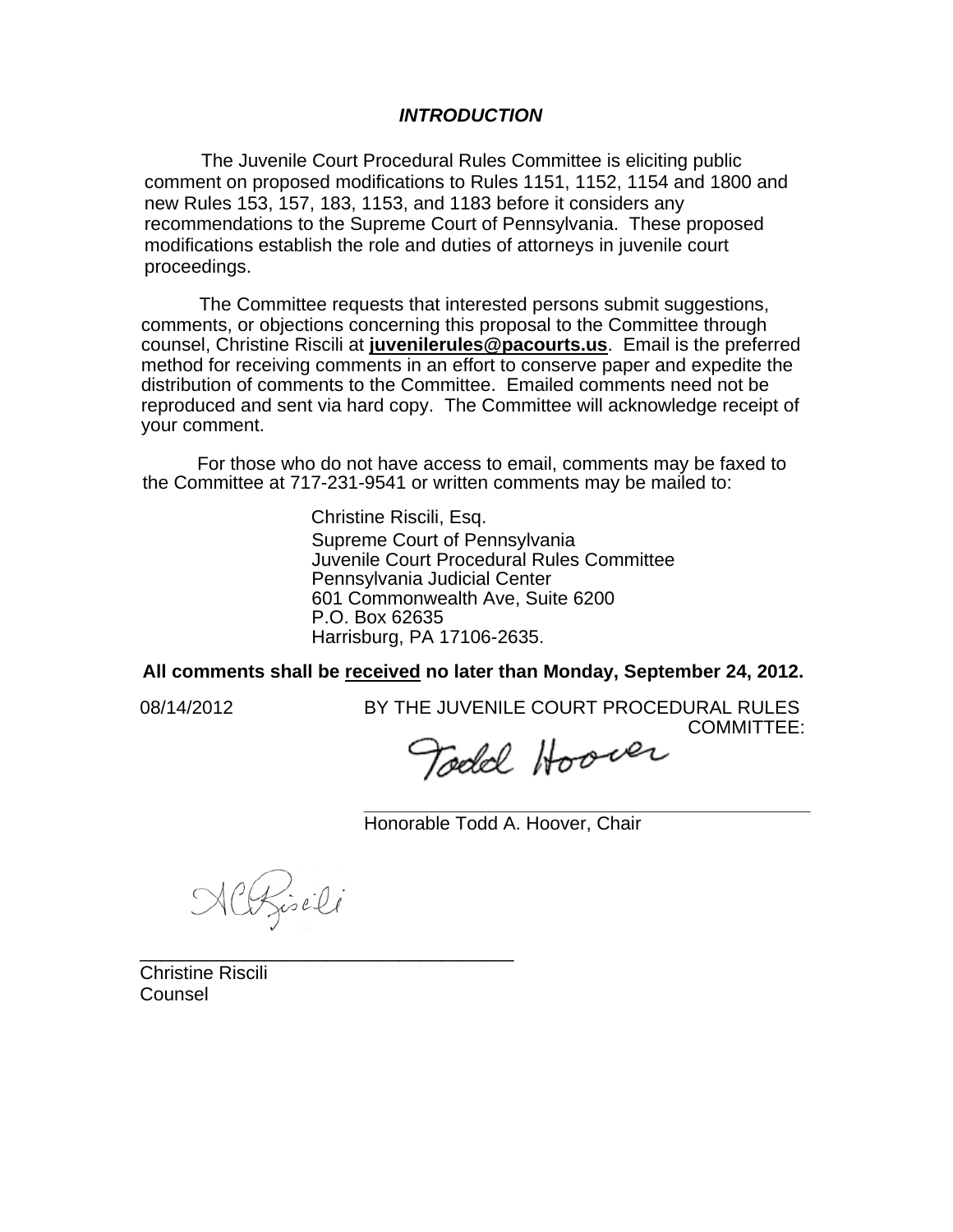### **EXPLANATORY REPORT**

### **INTRODUCTION**

The Juvenile Court Procedural Rules Committee (Committee) is seeking to clarify the role and duties of attorneys in juvenile court proceedings. When reviewing this topic, the Committee decided to pattern its proposal after the American Bar Association's Model Act Governing the Representation of Children in Abuse, Neglect, and Dependency Proceedings (ABA Model Act).

The issue presented to the Committee was a concern from children in dependency proceedings who believe their voices and concerns are being overlooked and their relationship with their attorney is built on deceit and betrayal.

The root of this issue concerns whether an attorney can maintain an attorney-client relationship with an older child and use information gained in confidence against the child for the sake of what the attorney believes is in the best interests of that child. Albeit children are involved in dependency proceedings, in no other area of law is: 1) the attorney-client relationship broken by determinations made by the attorney with information gained in the confidential relationship as attorney-client; and 2) the attorney allowed to give the court evidence and offer hearsay testimony as an "expert" without properly entering evidence into the record, being sworn in as an expert witness, or subject to cross-examination by other parties.

The county agency is charged with the duty of protecting children in this Commonwealth. It seeks to repair families by offering services to improve relationships and parenting skills, and eventually reunite the child with the parent. It also seeks removal of children from their homes, petitions the court for dependency, and requests termination of parental rights if necessary in their assessments.

This duty to protect children has moved away from the county agency and has been placed on guardians *ad litem*. These attorneys have not been trained formally in child welfare issues, social development of children, restoring and maintaining relationships, or reducing and repairing trauma. However, their actions may further traumatize children.

The Committee has heard from several child advocates concerning their dilemma as "best interests" attorneys, otherwise known as guardians *ad litem*. When these attorneys meet children, they introduce themselves, explain the attorney-client relationship, and say, "you can trust me and I will keep your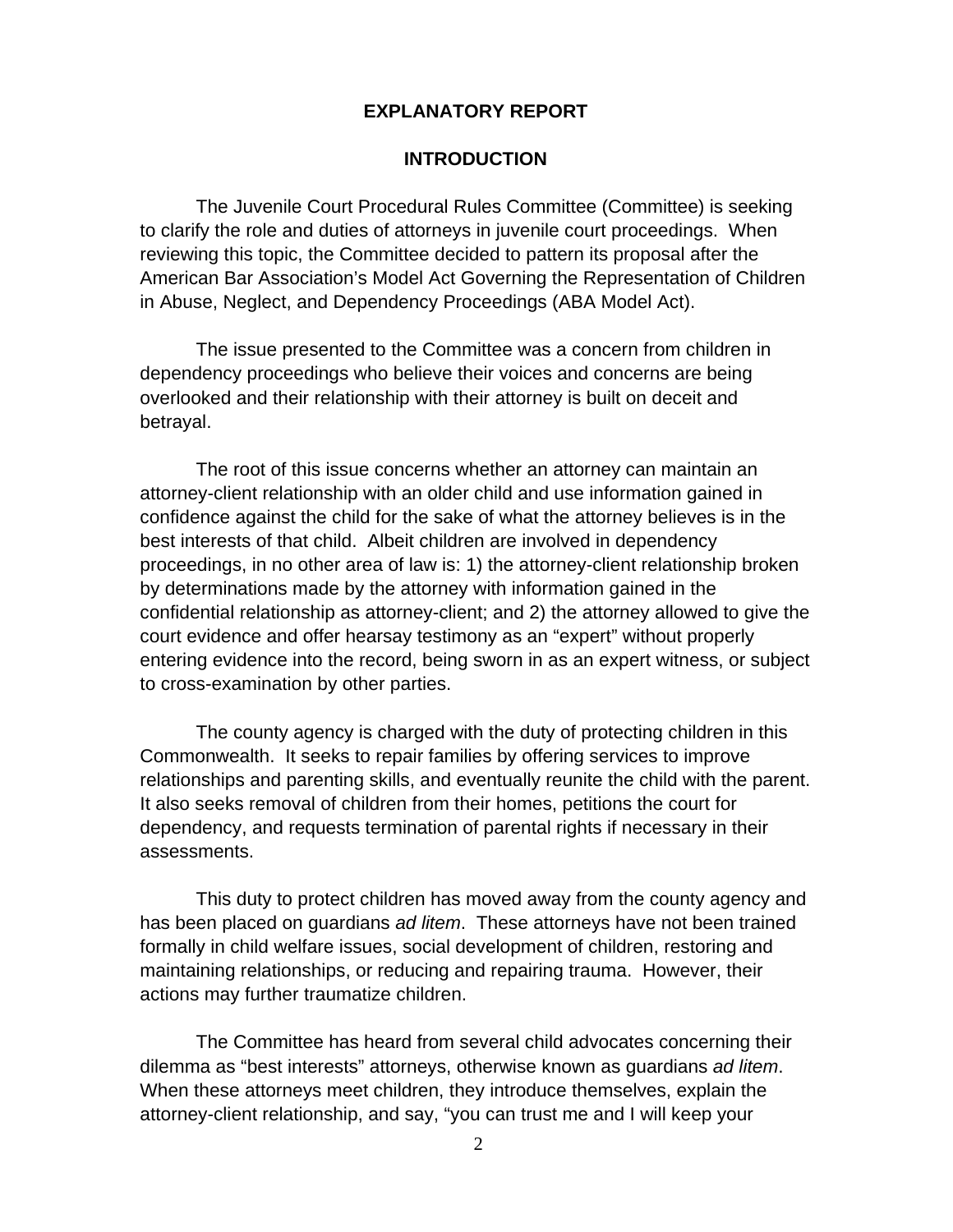secrets." Then, in the child's eyes, a betrayal occurs because an attorney, who may have different ideals and thoughts about how life should be, replaces the child's wishes with what the attorney believes the child needs and wants. The attorney has determined it is critical to reveal confidential information for the "best interests" of that child. The child feels he or she has no voice in the outcome of a proceeding that will affect the rest of his or her life.

The Report to the ABA Model Act best describes the Committee's rationale for its clarification of the role of attorneys in the Rules of Juvenile Court Procedure:

> Although many states require that a lawyer be appointed for a child in an abuse and neglect proceeding, some require that the child's lawyer be "client directed" and others require the lawyer to act as a guardian *ad litem* whereby the attorney is charged with the duty of protecting and serving the "best interests" of the child. Often there is not "careful delineation of the distinctions between the ethical responsibilities of a lawyer to the client and the professional obligations of the lay guardian ad litem as a best interests witness for the court."<sup>1</sup> The states' use of different statutory language and mandated roles for child representation has led to much confusion within the field.

> The proposed Model Act conforms to the clearly stated preference in the ABA Abuse and Neglect Standards for a client-directed lawyer for each child. Similarly, the proposed Model Act is consistent with the ABA Model Rules. The Model Act states that the child's lawyer should form an attorney-client relationship which is "fundamentally indistinguishable from the attorney-client relationship in any other situation and which includes duties of client direction, confidentiality, diligence, competence, loyalty, communication, and the duty to advise."

> Consonant with the ABA Model Rules, the drafters of the Model Act started from the premise that all child clients have the capacity to form an attorney-client relationship. An attorney must enter into representation of a child treating the child client as he or she would any other client to every extent possible. The attorney should give the child frank advice on what he or she thinks is the best legal remedy to achieve the child's expressed wishes. This decision should not be based on the attorney's mores or personal opinions; rather it should focus on the attorney's knowledge of the situation, the law, options available and the child's wishes. The proposed Model Act also provides specific guidance for lawyers charged with representing those child clients with diminished

 $\overline{a}$ 

<sup>1</sup> *Uniform Representation of Children in Abuse and Neglect, and Custody Proceedings Act* (hereinafter "NCCUSL Act"), National Conference of Commissioners of Uniform State Law. Prefatory Note (2007); the text of the final act can be found at http://www.law.upenn.edu/bll/archives/ulc/rarccda/2007\_final.htm. *See* Atwood, *supra* note 1, at 188-91; Howard A. Davidson, *Child Protection Policy and Practice at Century's End*, 33 FAM. L. Q. 765, 768-69 (1999). For information about different state practices *see* Representing Children Worldwide 2005 (www.law.yale.edu/rcw) or *A Child's Right to Counsel. First Star's National Report Card on Legal Representation for Children* 2007.

 $2^{2}$  ABA Model Act, Commentary to Section 7(c) which refers to ABA Model Rules 1.2, 1.6, 1.3, 1.1, 1.7, 1.4 and 2.1.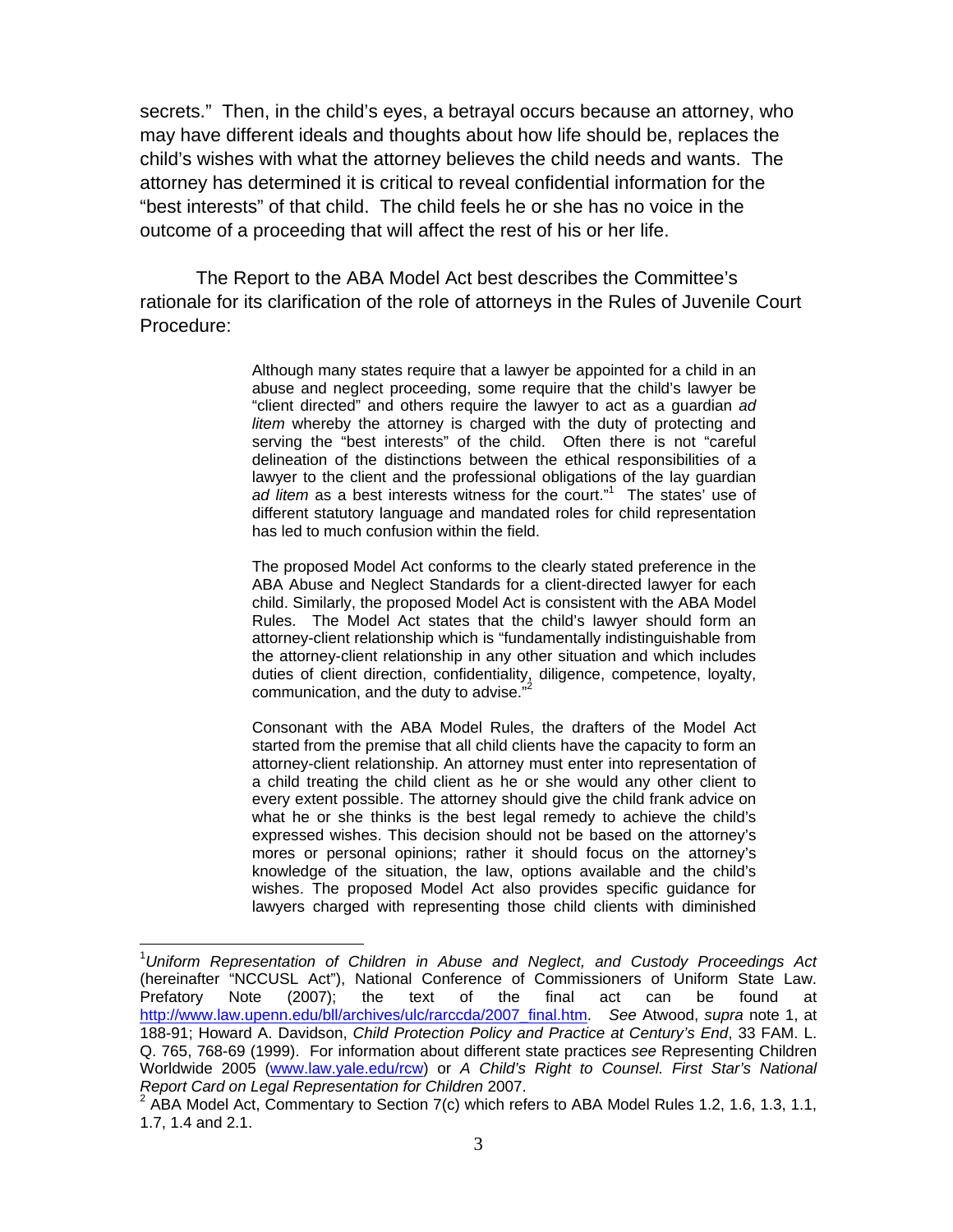capacity. Some children (including infants, pre-verbal children, and children who are mentally or developmentally challenged) do not have the capacity to form a lawyer-client relationship. These child clients should be considered the exception, not the rule, and the structure of representation for children as a whole should be based upon a theory of competence and capacity.

Providing children in abuse and neglect cases with a client-directed 'traditional' lawyer is consistent with the thinking of national children's law experts. A conference on the representation of children was held at Fordham Law School in 1995 entitled *Ethical Issues in the Legal Representation of Children*. The conference examined the principles set out in the then-proposed (later adopted) ABA Abuse and Neglect Standards and conferees clearly recommended that lawyers for children should act as lawyers, not as guardians *ad litem*. 3 The co-sponsors and participants at the Fordham conference included national children's law organizations and many ABA entities.<sup>4</sup>

Ten years later in 2006, children's law experts gathered again at a conference at the University of Nevada, Las Vegas (UNLV), to review the state of legal representation of children. Like the Fordham Conference, the UNLV participants produced a set of recommendations.<sup>5</sup> The UNLV Recommendations encourage lawyers to seek to empower children by helping them develop decision-making capacity. Regarding the role of the lawyer, the UNLV Recommendations strongly support client-directed representation for children capable of making considered decisions.<sup>6</sup> Again, the list of co-sponsors and participants included nationally respected children's law organizations and many ABA entities.<sup>7</sup>

Consistent with the ABA Abuse and Neglect Standards, ABA policy, and the recommendations of national children's law experts, Section 3 of this

 $\overline{a}$ 

<sup>3</sup> *Recommendations of the Conference on Ethical Issues in the Legal Representation of Children*, 64 FORDHAM L. REV. 1301 (1996) (Fordham Recommendations) (attorney must follow child's expressed preferences and attempt to discern wishes in context in developmentally appropriate way if child is incapable of expressing viewpoint).

<sup>&</sup>lt;sup>4</sup> Co-sponsors included the Administration for Children, Youth and Families, U.S. Department of Health and Human Services; ABA Center on Children and the Law, Young Lawyers Division; ABA Center for Professional Responsibility, ABA Section of Criminal Justice, Juvenile Justice Committee; ABA Section of Family Law; ABA Section of Individual Rights and Responsibilities; ABA Section of Litigation Task Force on Children; ABA Steering Committee on the Unmet Legal Needs of Children; Juvenile Law Center; National Association of Counsel for Children; National Center for Youth Law; National Counsel of Juvenile and Family Court Judges; Stein Center for Ethics and Public Interest Law, Fordham University School of Law.<br><sup>5</sup> See *Recommendations of the UNLV Conference on Representing Children in Families:* 

*Children's Advocacy and Justice Ten Years after Fordham*, 6 NEV. L. J. 592-687 (2006) (UNLV Recommendations).

 $6$  As stated in the Recommendations, "[c]hildren's attorneys should take their direction from the client and should not substitute for the child's wishes the attorney's own judgment of what is best for children or for that child." *Id*. at 609. 7

Co-sponsors of UNLV included the ABA Center on Children and the Law, Young Lawyers Division; ABA Center for Professional Responsibility; ABA Child Custody and Adoption Pro Bono Project; ABA Section of Family Law; ABA Section of Litigation; Home at Last, Children's Law Center of Los Angeles; Juvenile Law Center; National Association of Counsel for Children; National Center for Youth Law; National Council of Juvenile and Family Court Judges; National Juvenile Defender Center; Stein Center for Law and Ethics, Fordham University School of Law; Support Center for Child Advocates; and Youth Law Center.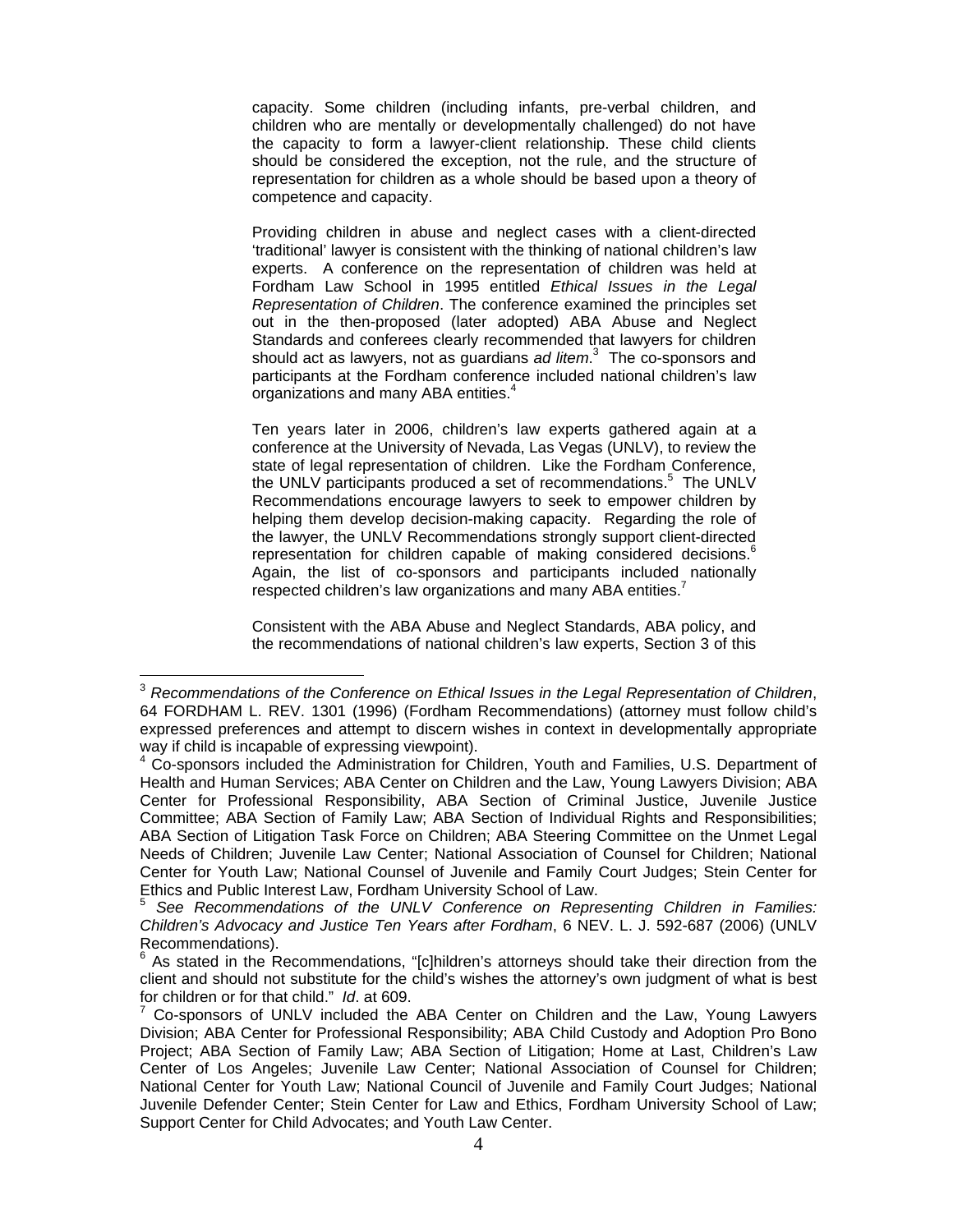Model Act mandates that an attorney, acting in a traditional role, should be appointed for every child who is the subject of an abuse or neglect proceeding.<sup>8</sup> Attorneys can identify legal issues regarding their child clients, use their legal skills to ensure the protection of their clients' rights and needs, and advocate for their clients. The Model Act requires lawyers to complete a thorough and independent investigation and participate fully in all stages of the litigation. Lawyers for children, as lawyers for any client, have a role as a counselor to their clients and should assist their clients in exploring the practical effects of taking various positions, the likelihood that a court will accept particular arguments, and the impact of such decisions on the child, other family members, and future legal proceedings.<sup>9</sup>

**Lawyers for children allow children to be participants in the proceedings that affect their lives and safety. Children who are represented by a lawyer often feel the process is fairer because they had a chance to participate and to be heard. Consequently, children are more likely to accept the court's decision because of their own involvement in the process.** 

Requiring lawyers to represent children in abuse and neglect cases is also consistent with federal law. The Child Abuse Prevention and Treatment Act (CAPTA) requires the appointment of a "guardian *ad litem*" for a child as a condition of receiving federal funds for child abuse prevention and treatment programs. Providing a child with a lawyer is consistent with the requirements of CAPTA. No state with a lawyer model has been held out of compliance with CAPTA and Health and Human Services (HHS) has issued guidance suggesting that appointing counsel for a child promotes the child's "best interests" consistent with CAPTA.10

The Model Act also provides lawyers guidance when representing children with diminished capacity, which includes young children. Like all children in these proceedings, young children are entitled to proceedings that fully examine and address their needs, including *inter alia* their physical, behavioral, and developmental health and well-being, their education and early-learning needs, their need for family permanency and stability, and their need to be safe from harm. The Model Act also allows states to set an age of capacity if they so choose.

The Model Act allows and welcomes "best interest advocates" in child welfare cases. A best interest advocate is defined as "an individual, not functioning or intended to function as the child's lawyer, appointed by the court to assist in determining the best interests of the child." $11$  The advisor may be a court-appointed special advocate (CASA), a guardian *ad litem* or other person who has received training specific to the best interest of the child. The Act endorses and in no way restricts the widespread use of CASAs to fulfill the role of court appointed advisor.<sup>12</sup>

 $\overline{a}$ 

<sup>&</sup>lt;sup>8</sup> Federal law has long authorized the discretionary appointment of counsel for Indian children subject to the Indian Child Welfare Act. *See* 25 U.S.C. § 1912(b) (2000). 9

Model Act, Commentary for Section (7)(c)(1).

<sup>10</sup> U.S. Department of HHS Children's Bureau, *Adoption 2002: The President's Initiative on*  Adoption and Permanence for Children, Commentary to Guideline 15A<br><sup>11</sup> Model Act, Section 1.

 $12$  The Court Appointed Special Advocate is a lay volunteer who advocates as a non-lawyer on behalf of a child in child abuse and neglect proceedings. Volunteers are screened and trained at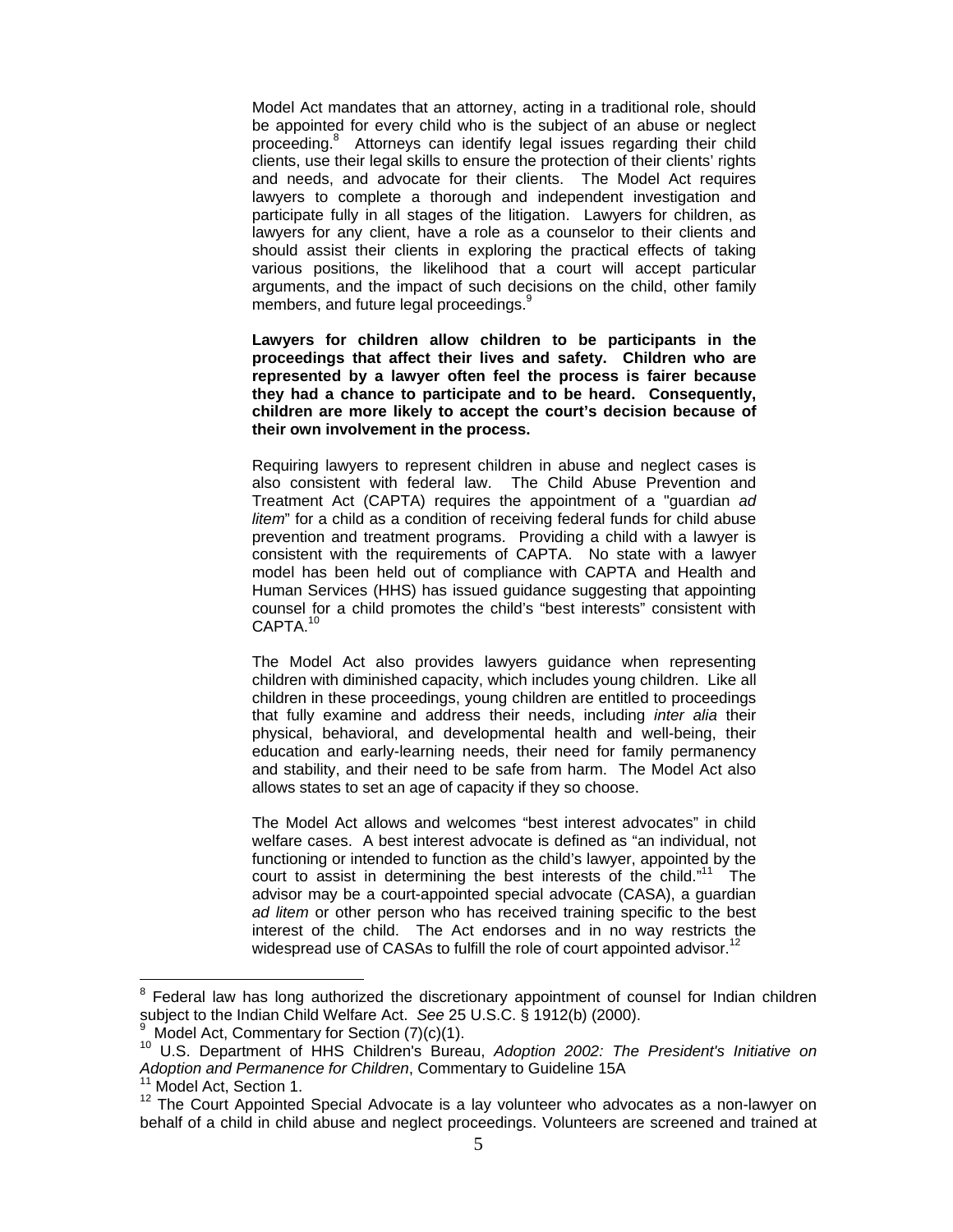A state's law regarding abuse and neglect proceedings should be designed to provide children involved in an abuse and neglect case with a well-trained, high quality lawyer who is well-compensated and whose caseload allows for effective representation. Lawyers for children are essential for ensuring that the child's legal rights are protected. "Unless children are allowed by lawyers to set the objectives of their cases, they would not only be effectively deprived of a number of constitutional rights, they would be denied procedures that are fundamental to the rule of law."<sup>13</sup>

Children in dependency court proceedings are often taken from their parents, their siblings and extended families, their schools, and everything that is familiar to them. **Children and youth deserve a voice when important and life-altering decisions are being made about them. They deserve to have their opinions heard, valued and considered. They have interests that are often distinct or are opposed to those of the state and their parents in dependency proceedings and, as the ABA has recognized many times, they deserve ethical legal representation.**

*Report* for the American Bar Association's Model Act Governing the Representation of Children in Abuse, Neglect, and Dependency Proceedings.

This proposal seeks to clarify the role of the attorneys and the county agency in dependency proceedings. While the Committee was working on this proposal, it also believed the role of attorneys in delinquency matters also should be clarified.

### **Rule 153**

 $\overline{a}$ 

Attorneys representing juveniles must follow the Rules of Professional Conduct. The ethical and professional obligation in the attorney-client relationship belongs to the juvenile, rather than the parents or guardian.

the local level, but all CASA programs that are affiliated with the National Court Appointed Special Advocate Association must comply with the standards issued by that organization. *See* www.nationalcasa.org. In addition, many states have established their own standards to ensure that the volunteers representing children are competent and possess relevant training and experience. *See generally* Michael S. Piraino, *Lay Representation of Abused and Neglected Children: Variations on Court Appointed Special Advocate Programs and Their Relationship to Quality Advocacy*, 1 JOURNAL OF CENTER FOR CHILDREN AND THE COURTS 63 (1999). The Office of Juvenile Justice and Delinquency Prevention of the United States Department of Justice is authorized to enter into cooperative agreements with the National CASA Association to expand CASA programs nationally. *See* 42 U.S.C.A. § 13013 (2005 & Supp. 2006). One of the key strengths of the CASA program is that a CASA volunteer generally represents only one child at a time. Moreover, an attorney for the child working in tandem with a CASA volunteer can provide a powerful "team" approach in juvenile court. In addition, CASA volunteers may have access to the CASA program's own legal representative for legal advice.

<sup>&</sup>lt;sup>13</sup> Martin Guggenheim, A Paradigm for Determining the Role of Counsel for Children, 64 Fordham L.Rev. 1399, 1423-24 (1996).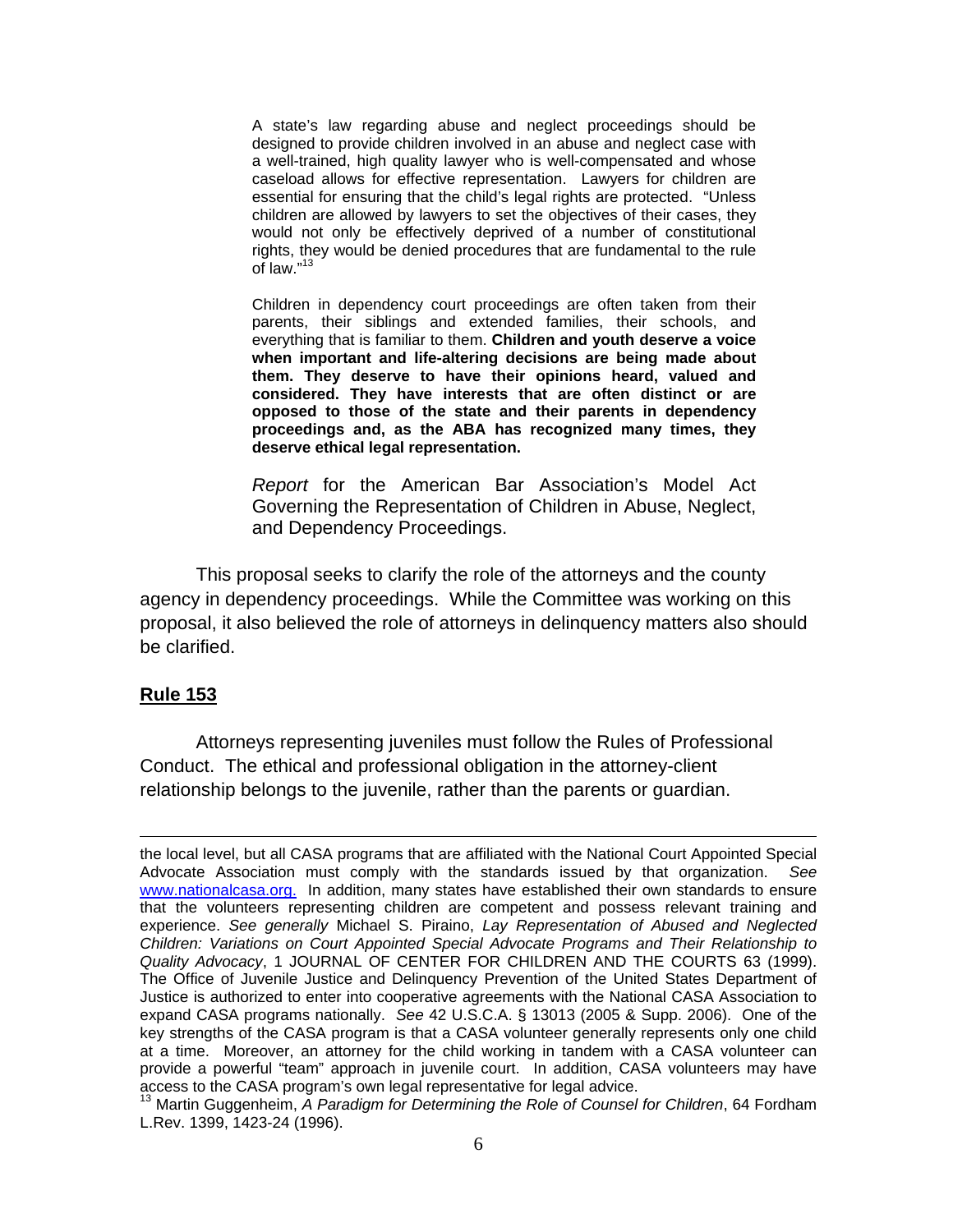Privileged information cannot be revealed to a parent or guardian without the juvenile's consent.

Additionally, the attorney should comply with basic standards of practice. *See Comment* to the rule. The Juvenile Defenders Association of Pennsylvania has developed guidelines for attorneys to follow when practicing in juvenile court. These guidelines may be viewed and downloaded at:

http://www.pajuvdefenders.org/publications/performance-guidelines-for-qualityand-effective-juvenile-delinquency-representation. The Committee supports these guidelines.

## **Rule 157**

This rule addresses the role of the attorney for the Commonwealth. In addition to the Rules of Professional Conduct for all attorneys, the attorney for the Commonwealth has special ethical obligations as a prosecutor. *See*  Pa.R.P.C. 3.8.

Additionally, the attorney for the Commonwealth should comply with basic standards of practice. *See Comment* to the rule. The Pennsylvania District Attorney Association has adopted new practice standards for juvenile prosecutors to follow when defending the Commonwealth in juvenile court. These guidelines may be viewed and downloaded at: http://www.pabar.org/weblinks/resources/PDDA%20Standards%20for%20PA%2 0Prosecutors%20in%20Juvenile%20Cout.pdf. The Committee supports these guidelines.

## **Rules 183 and 1183**

These rules require the master to ensure the juvenile understands and has been apprised: 1) of the right to have a hearing before a judge; 2) that the findings and recommendations of the master must be approved by the judge before they are final; and 3) of the rights at each stage of the proceeding, including if the juvenile is admitting to the offenses pursuant to Rule 407, all the rights the juvenile is waiving as set forth in the admissions colloquy are understood. Additionally, the master is to ensure the Rules of Juvenile Court Procedure and the requirements of the Juvenile Act are followed.

Because the master is an attorney, the master must follow the Rules of Professional Conduct. Additionally, the master presides as an officer of the judicial system and must follow the Code of Judicial Conduct. *See* Canon 7 of the Code of Judicial Conduct.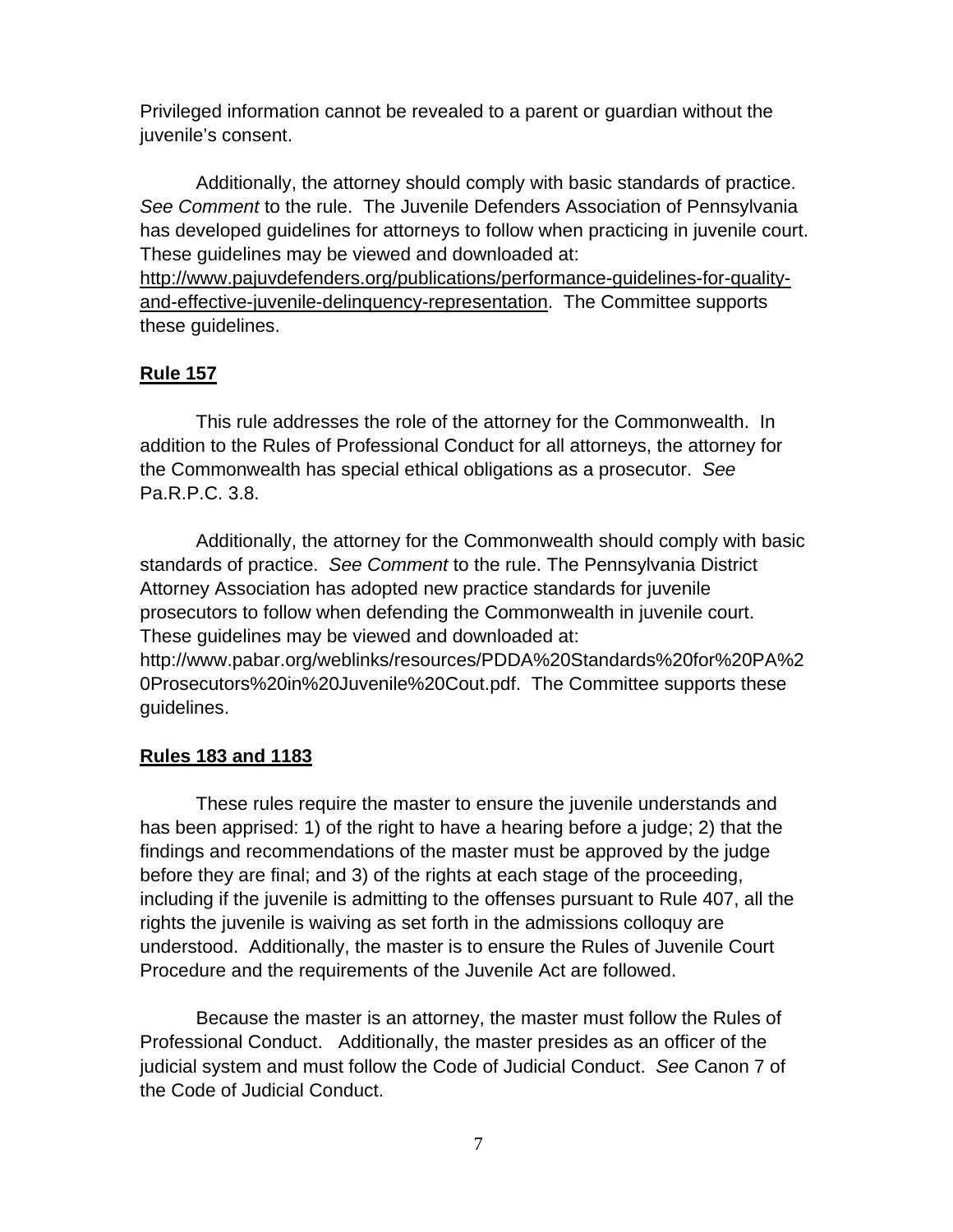### **Rule 1151**

As explained in the Introduction *supra*, the Committee is clarifying the role of attorneys in dependency proceedings. To accomplish this goal, the Committee is proposing procedures similar to the ABA Model Act. Each child will receive counsel. The distinction between when a child receives a guardian *ad litem* or legal counsel is being eliminated. In the rare case, counsel may request appointment of a guardian *ad litem*. This request should be rare; otherwise, there could be two attorneys in every case, which would create a fiscal challenge for most judicial districts.

Counsel for children may assume a role as "best interests" attorney only when counsel has determined that the child has diminished capacity. *See* Rule 1154(B). In most instances, only younger children would meet the requirement of having diminished capacity, therefore, the attorney can substitute judgment. This allows older children to direct their representation and allow counsel to be an attorney with a traditional attorney-client relationship.

The *Comment* to the rule clarifies that a motion for appointment of a guardian *ad litem* should be made only when the attorney believes the following three requirements have been met: 1) The child has diminished capacity; 2) the child is at risk of substantial physical, financial, or other harm; and 3) the attorney cannot adequately act in the child's own interest.

When counsel determines a child has diminished capacity and has not met the other two requirements, counsel will remain in the case, substitute judgment, and not request appointment of a guardian *ad litem*.

### **Rule 1152**

 Consistent with the changes in this proposal, the Committee is deleting "guardian *ad litem*" and replacing it with "counsel." The current rules do not allow a child to waive a guardian *ad litem*; however, do allow waiver of legal counsel in limited circumstances. Because the Committee is eliminating this distinction between guardian *ad litem* and counsel with this proposal, it must also address waiver of counsel and is seeking comment on this issue.

### **Rule 1153**

Attorneys representing children and parents are to follow the Rules of Professional Conduct. When representing children, counsel must maintain a traditional attorney-client relationship unless the attorney has determined the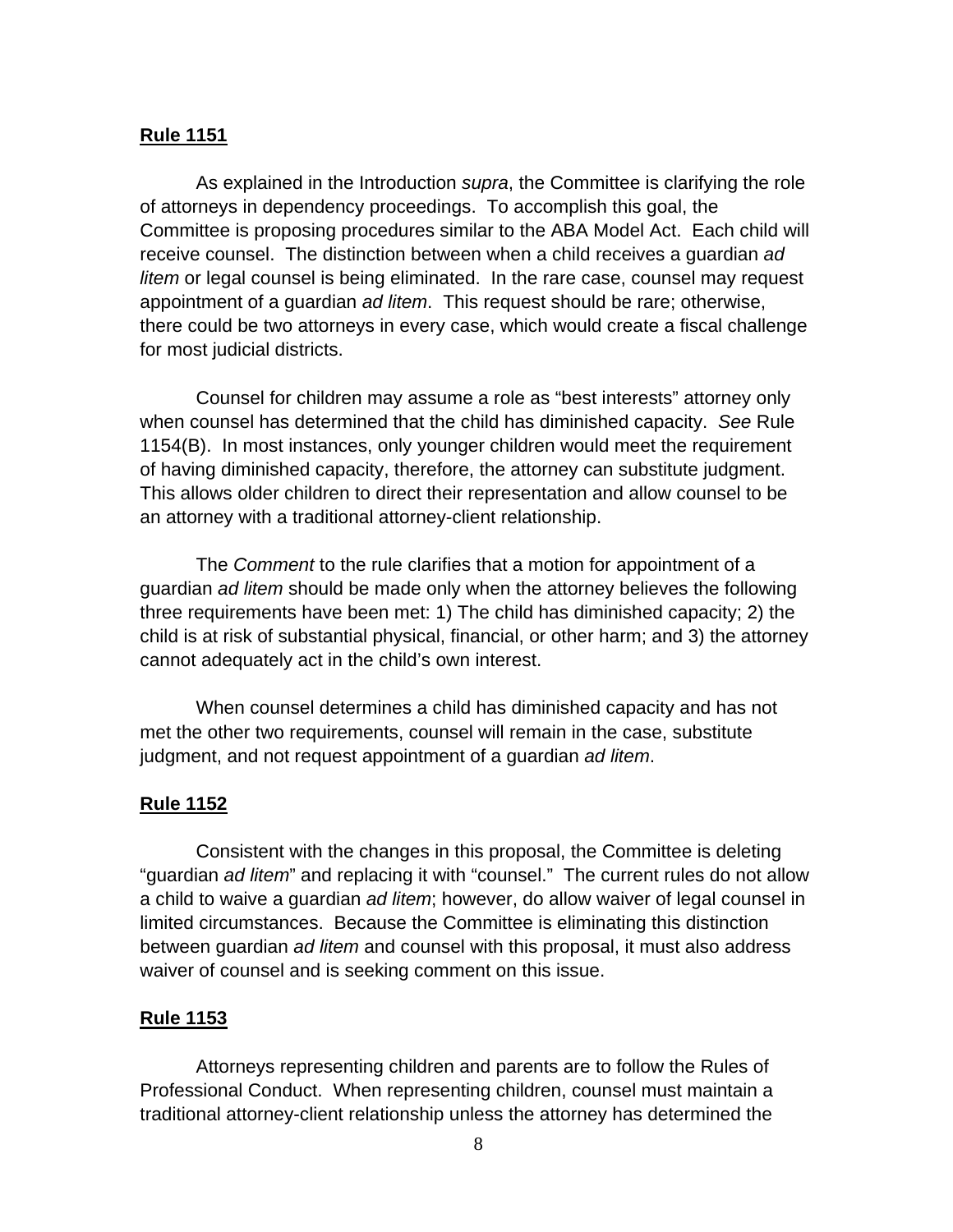child has diminished capacity. *See* discussion *supra*.

The *Comment* to this rule also addresses basic standards of practice that attorneys must follow.

## **Rule 1154**

Because of the clarification of the role of attorneys, this rule clarifies the duties of each party in the proceedings.

Paragraph (A) provides for the duties of counsel for the child. When the child has diminished capacity, paragraph (B) applies. Paragraph (C) provides for the duties of a guardian *ad litem*, when appointed in the rare case.

Paragraph (D) provides for the duties of counsel for the parents. When the court does appoint counsel for a guardian or custodian, these provisions also apply. *See Comment* to Rule 1153.

Paragraph (E) & (F) lay out the duties of counsel for the county agency and the county agency. The county agency is to ensure the child's safety and needs are being met while pursuing the child's best interests.

The *Comment* to the rule provides further clarification of the duties of the parties and their attorneys.

## **Rule 1800**

 The suspensions also were adjusted with its corresponding proposed rule modifications *supra*.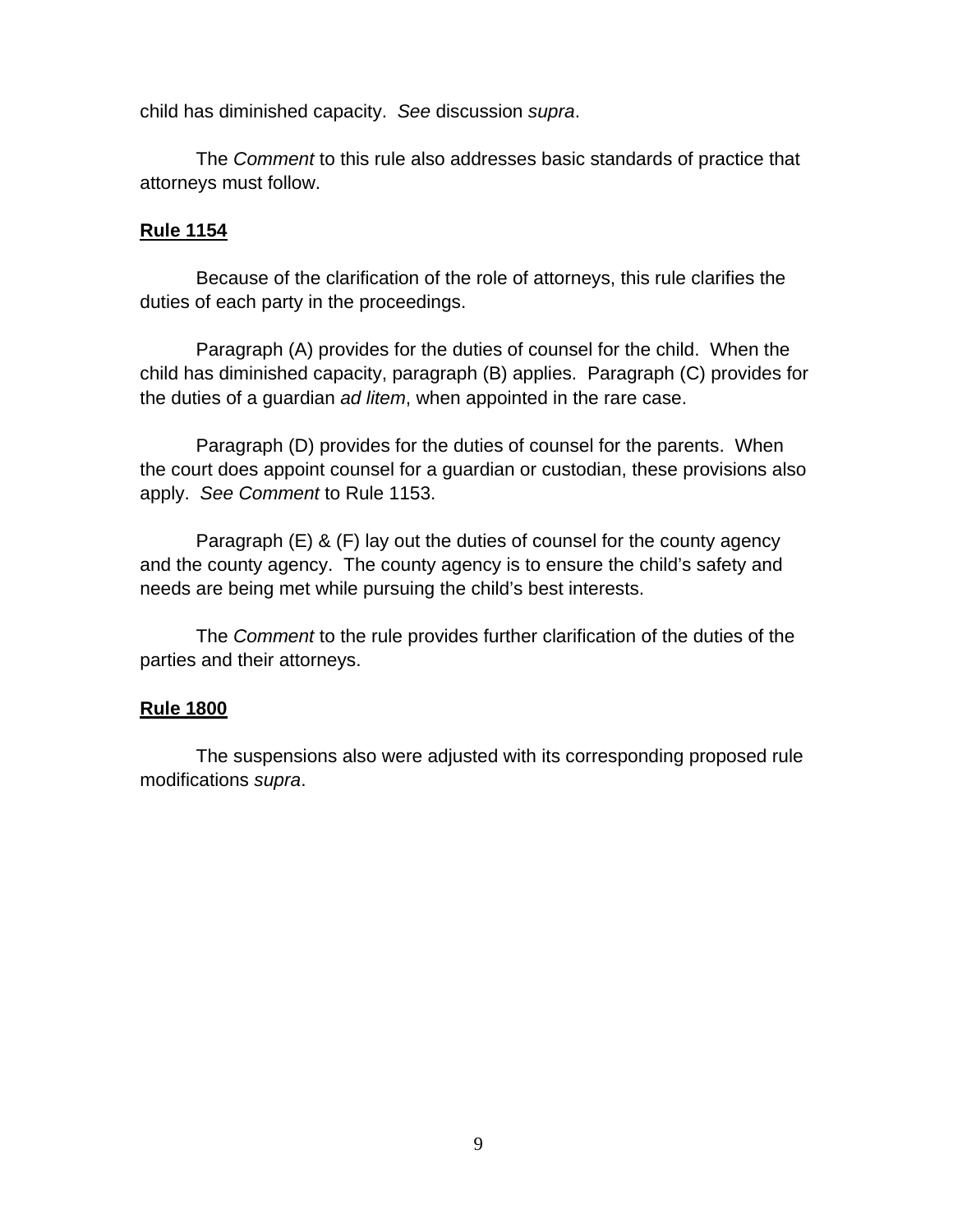# **RULES OF JUVENILE COURT PROCEDURE**

# **DELINQUENCY MATTERS**

*Table of Rules* 

# **PART B(2) COUNSEL**

- 150. Attorney -- Appearances and Withdrawals
- 151. Assignment of Counsel
- 152. Waiver of Counsel
- **153. Role of Counsel**

## **157. Role of Attorney for the Commonwealth**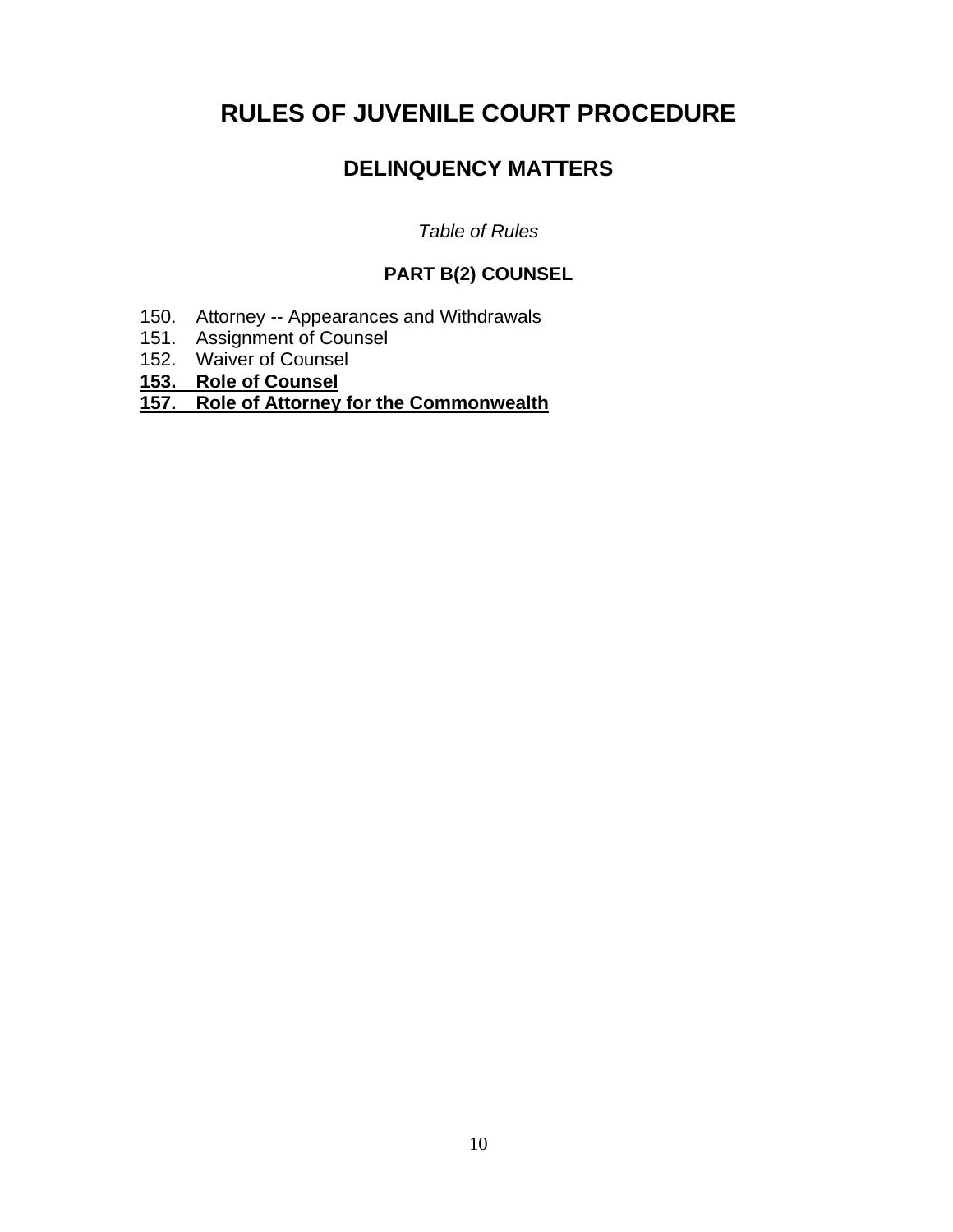# **RULE 153. ROLE OF COUNSEL**

- **A. Role of Counsel. Attorneys who represent juveniles in proceedings commenced pursuant to these Rules and the Juvenile Act, 42 Pa.C.S. § 6301** *et seq.* **shall:** 
	- **1) zealously and competently represent the juvenile at every stage of the proceedings;**
	- **2) advise and communicate with the juvenile in a developmentally appropriate manner;**
	- **3) if applicable, review and complete the admission colloquy mandated by Rule 407 with the juvenile; and**
	- **4) litigate the juvenile's case when an admission is inappropriate and protect the record for appeal.**
- **B. Ethical obligations. The attorney has an ethical and professional obligation to the juvenile, rather than the juvenile's guardian.** 
	- **1) The attorney must communicate to the juvenile and the juvenile's guardian the meaning of privileged communications and the attorney-client relationship.**
	- **2) The juvenile may authorize the attorney's disclosure of information as is necessary to carry out the representation.**
	- **3) After consultation with the attorney, the juvenile may permit the attorney to disclose the privileged communications to the juvenile's guardian or other interested person who may be in a position to help support or encourage the juvenile.**

#### **COMMENT**

**Pursuant to paragraph (A)(1) and (B), the attorney has an ethical and professional obligation to the juvenile, rather than the juvenile's guardian. The attorney is to comply with the wishes of the juvenile over the wishes of the juvenile's guardian.** *See* **Pa.Rs.P.C. 1.6(a) and 1.14(a).** 

**Counsel for the juvenile should comply with basic standards of practice, which may include, but are not limited to: a) interviewing the client as soon as practicable and in advance of any court hearing; b) preparing for the case by seeking and reviewing written allegations, police reports, and interviews; the petition; probation reports; pleadings; relevant laws and procedures; warrants; and any other evidence in law enforcement files or the possession of the attorney for the Commonwealth; c) identifying, interviewing, and preparing witnesses, including requesting witness's contact information; d) obtaining social studies, education records, and any other reports and records from the juvenile probation officer; e) investigating the facts, the scene of the incident, and circumstances surrounding the allegations of delinquency; f) call any necessary experts or investigators as witnesses; g) file timely motions; h) when necessary, request continuances at the juvenile's request; i) review applicable laws, including the Constitution, statutes, Rules of Procedure, Rules of Evidence, case law, local rules, and other persuasive authority; j)**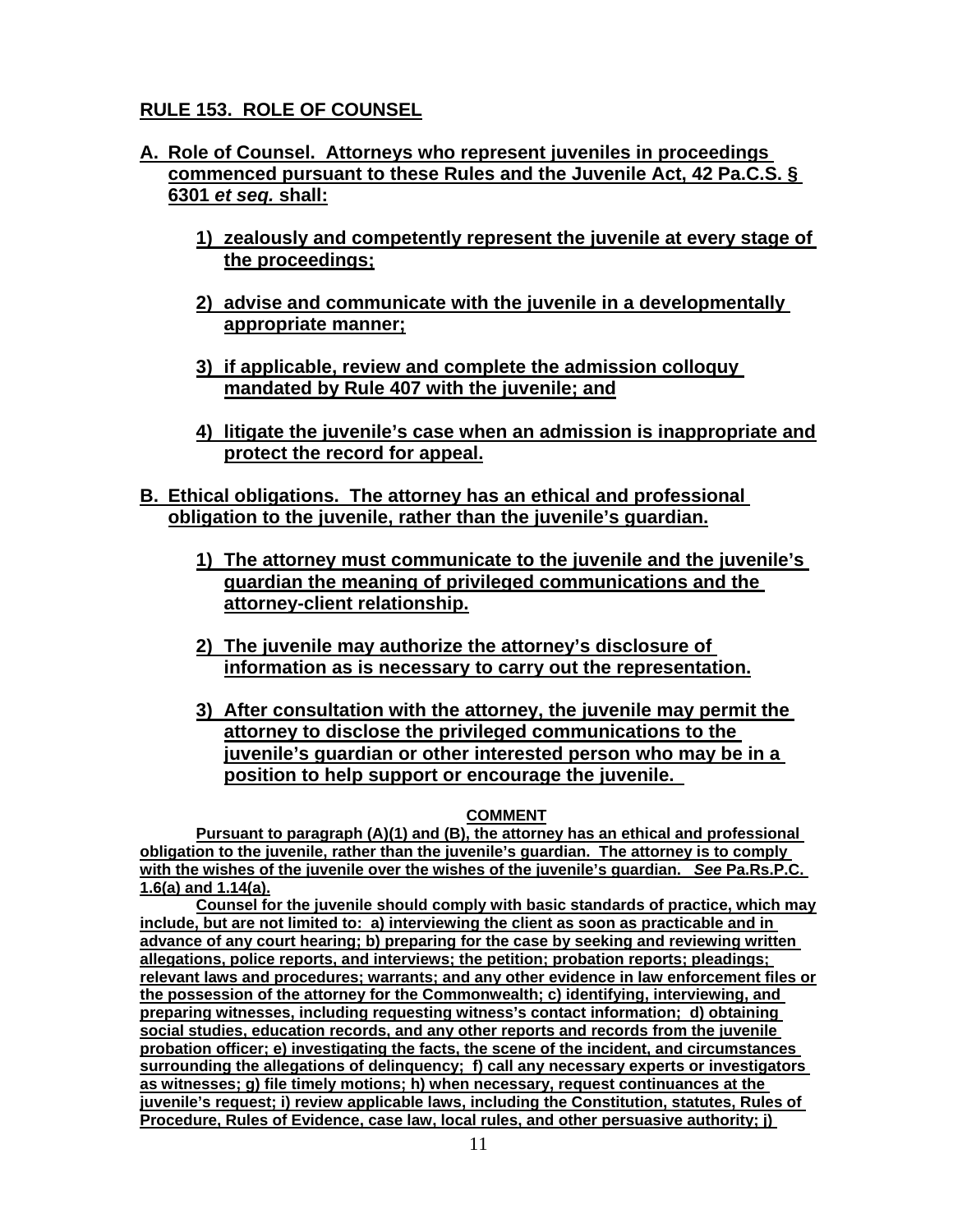**when appropriate, negotiate plea agreements; k) litigate important fact and legal issues when appropriate; l) present witnesses, alibis, mitigating circumstances, and other appropriate defenses, including applicable law, to the court; m) gather other information or evidence to support the juvenile's case; n) negotiate the best dispositional outcome for the juvenile; o) file necessary post-dispositional motions; p) attend all hearings; q) when appropriate, file and prepare an appeal; and r) when applicable, file expungement motions.** 

**Pursuant to paragraph (A)(2), the attorney is to communicate in a developmentally appropriate manner with the juvenile so the juvenile can understand the process and make informed decisions.** 

**If a juvenile speaks a different language than the attorney, counsel is to request an interpreter to alleviate any communication barriers in preparing for a case and during all proceedings.** 

**Prior to an admission, a colloquy is to be prepared and presented to the court.** *See*  **Rule 407.** 

**Counsel is to attend all proceedings and remain in the case unless permitted to withdraw pursuant to Rule 150. This includes attendance at all dispositional review and probation revocation hearings.** *See* **Rule 150(B) on duration of counsel.** 

**For further ethical obligations, see Pa.R.P.C.**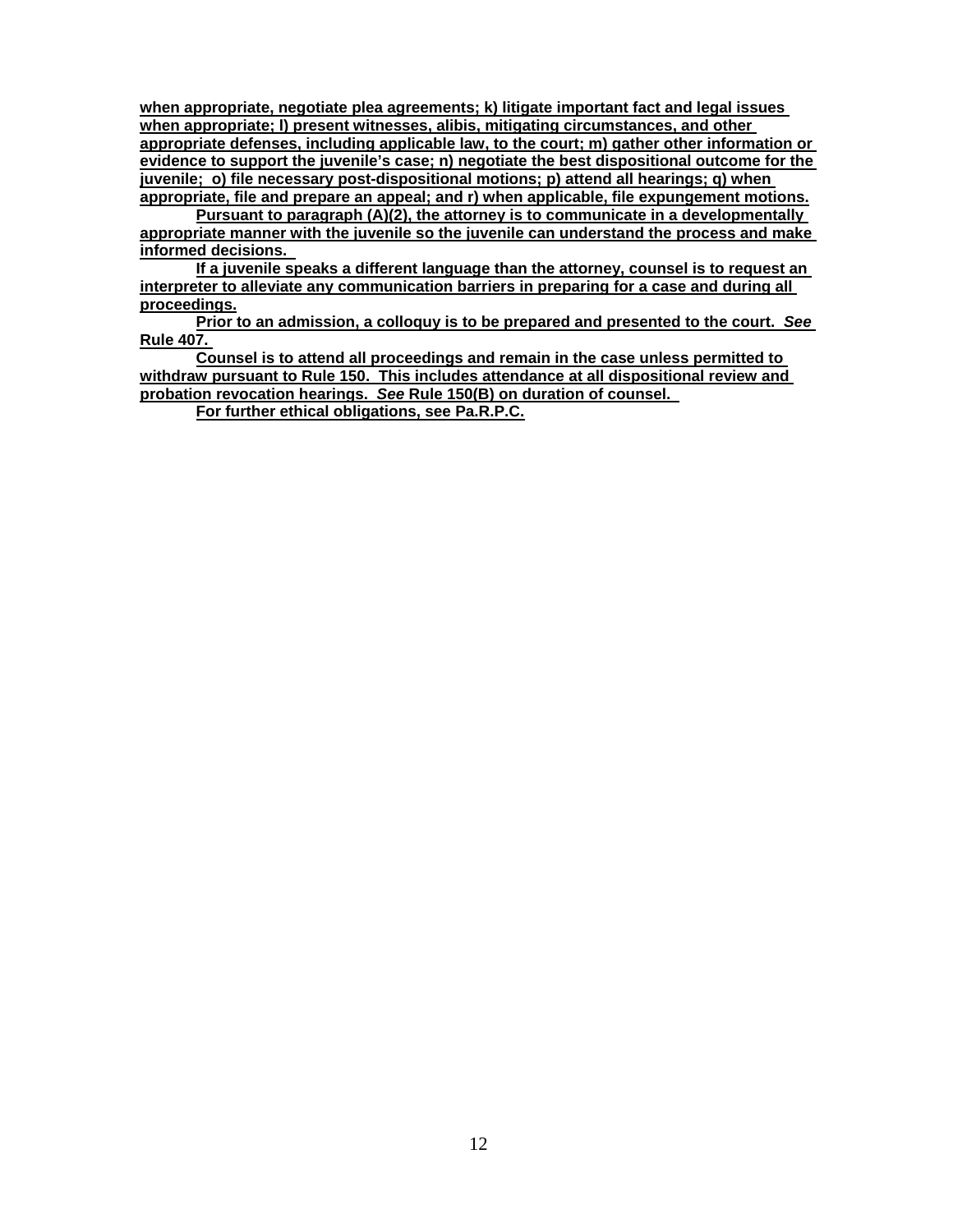# **RULE 157. ROLE OF THE ATTORNEY FOR THE COMMONWEALTH**

- **A. Duties of the Attorney for the Commonwealth. Attorneys representing the Commonwealth in proceedings commenced pursuant to these Rules and the Juvenile Act, 42 Pa.C.S. § 6301** *et seq.* **shall:** 
	- **1) zealously and competently represent the interests of the Commonwealth at every stage of the proceedings;**
	- **2) communicate with the victim in a developmentally appropriate manner in which the victim can comprehend;**
	- **3) ensure the victim understands his or her rights; and**
	- **4) litigate the Commonwealth's case when an admission is not entered by the juvenile and protect the record for appeal.**
- **B. Ethical obligations. The attorney for the Commonwealth has special ethical obligations pursuant to Pa.R.P.C. 3.8.**

### **COMMENT**

**The attorney for the Commonwealth should comply with basic standards of practice, which may include, but are not limited to: a) interviewing the witnesses and the victim as soon as practicable and ideally in advance of any court hearing; b) preparing for the case by seeking and reviewing written allegations, police reports, and interviews; the petition; probation reports; pleadings; relevant laws and procedures; warrants; any other evidence in law enforcement files; and any discoverable information from the defense, such as alibi information or affirmative defenses; c) identifying, interviewing, and preparing witnesses, including requesting defense witness's contact information; d) obtaining social studies and any other probationary reports and records from the juvenile probation officer; e) investigating the facts, the scene of the incident, and circumstances surrounding the allegations of delinquency; f) call any necessary experts or investigators as witnesses; g) file timely motions; h) when necessary, request continuances; i) review applicable laws, including the Constitution, statutes, Rules of Procedure, Rules of Evidence, case law, local rules, and other persuasive authority; j) when appropriate, negotiate appropriate plea agreements; k) present all facts, through evidence and witnesses, and legal issues and prove beyond a reasonable doubt that the juvenile committed the delinquent act(s); l) negotiate the best dispositional outcome for the victim and the juvenile using the balanced approach to restorative justice model, including aggravating circumstances when necessary; m) when applicable, ensuring the victim has an opportunity to speak or file a victim impact statement; n) file necessary post-dispositional motions; o) attend all hearings; and p) when appropriate, file and prepare an appeal.** 

**Pursuant to paragraph (A)(2), the attorney for the Commonwealth is to communicate in a developmentally appropriate manner with the victim so the victim can understand the process and make informed decisions.** 

**If the victim speaks a different language than the attorney for the Commonwealth, the attorney for the Commonwealth is to request an interpreter to alleviate any communication barriers in preparing for the case and during all proceedings.** 

*See* **Pa.R.P.C. 3.8 for special responsibilities as an attorney for the Commonwealth.**  *See also* **Standards for Pennsylvania Prosecutors in Juvenile Court and the Victim's Bill of Rights, 18 P.S. § 11.201** *et seq.*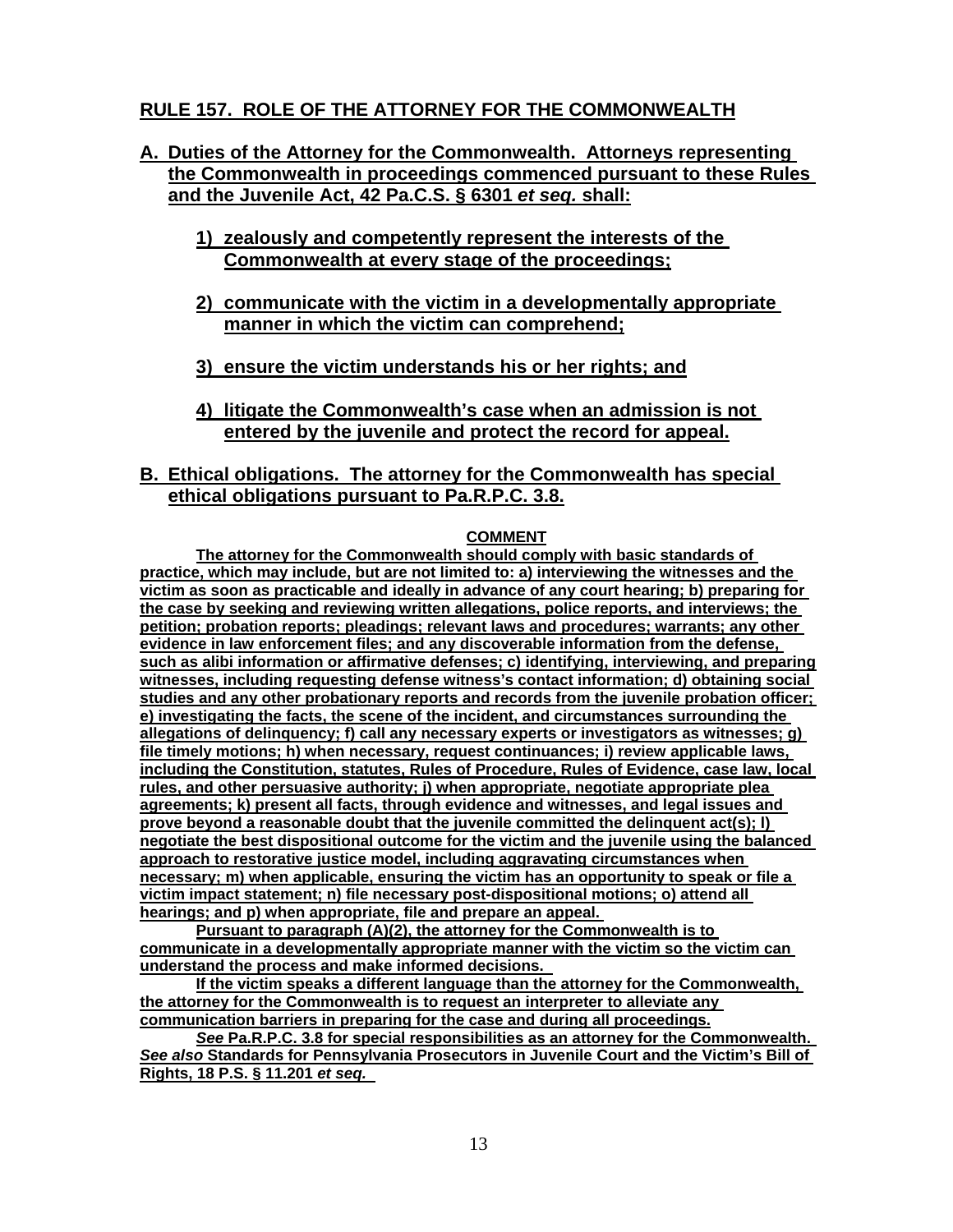# **PART (D)(1) MASTERS**

# **183. Role of Master**

- 185. Appointment to Cases
- 187. Authority of Master
- 190. Admissions Before Master
- 191. Master's Findings and Recommendation to the Judge
- 192. Challenge to Master's Recommendation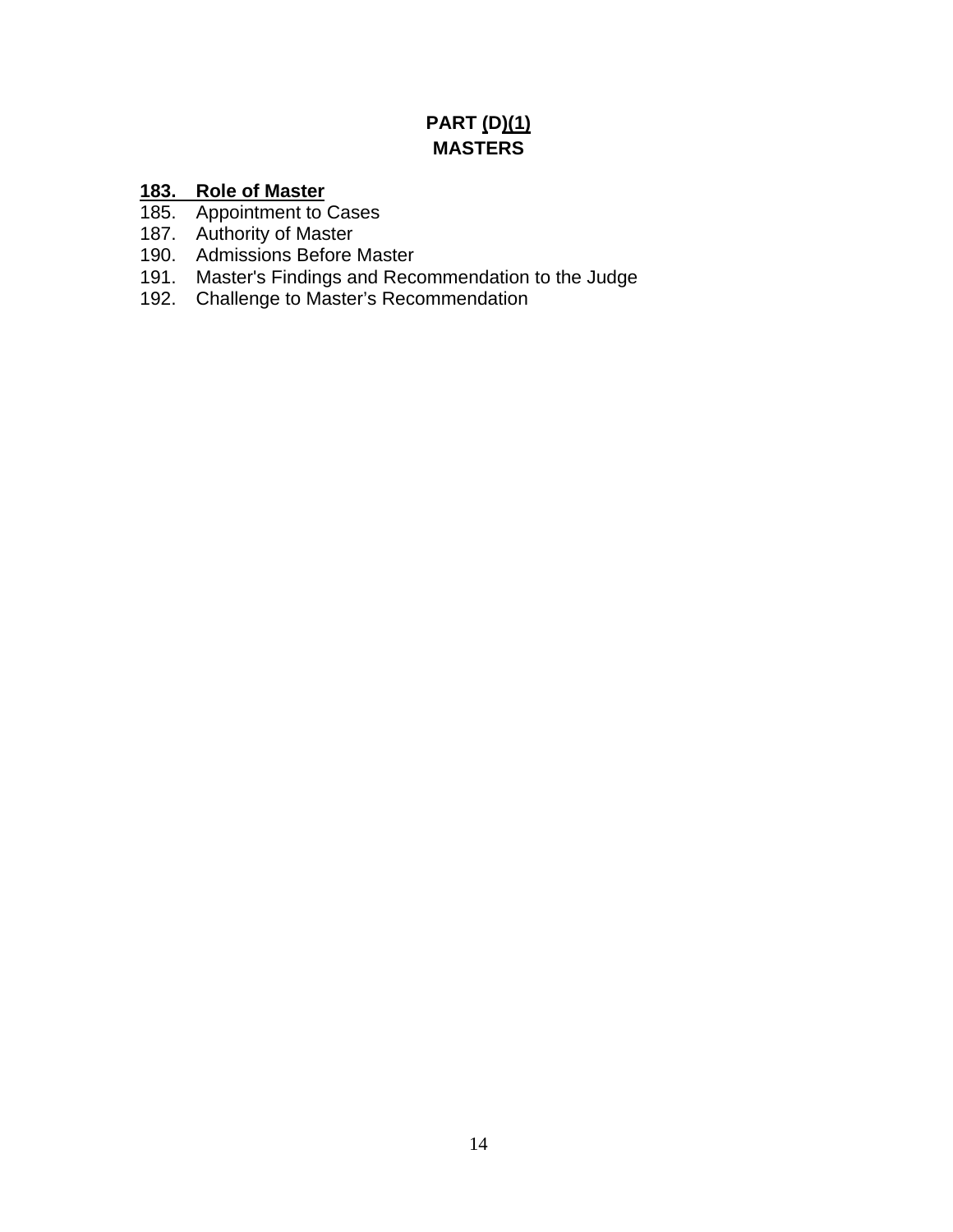# **RULE 183. ROLE OF MASTER**

## **A. Role of Master. The master shall ensure:**

- **1) the juvenile understands and has been apprised:** 
	- **a) of the right to have a hearing before a judge;**
	- **b) that the findings and recommendations of the master must be approved by the judge before they are final;**
	- **c) of their rights at each stage of the proceeding, including if the juvenile is admitting to the delinquent acts pursuant to Rule 407, all the rights the juvenile is waiving as set forth in the admission colloquy under Rule 407(C) are understood; and**
- **2) the Rules of Juvenile Court Procedure and the requirements of the Juvenile Act are followed at every proceeding.**
- **B. Ethical Obligations. The master has ethical and professional obligations pursuant to the Rules of Professional Conduct and the Code of Judicial Conduct.**

**COMMENT** 

*See* **the Pa.R.P.C. for specific obligations.** *See also* **Canon 7 of the Code of Judicial Conduct for applicability of Code to attorneys presiding as an officer of the judicial system.**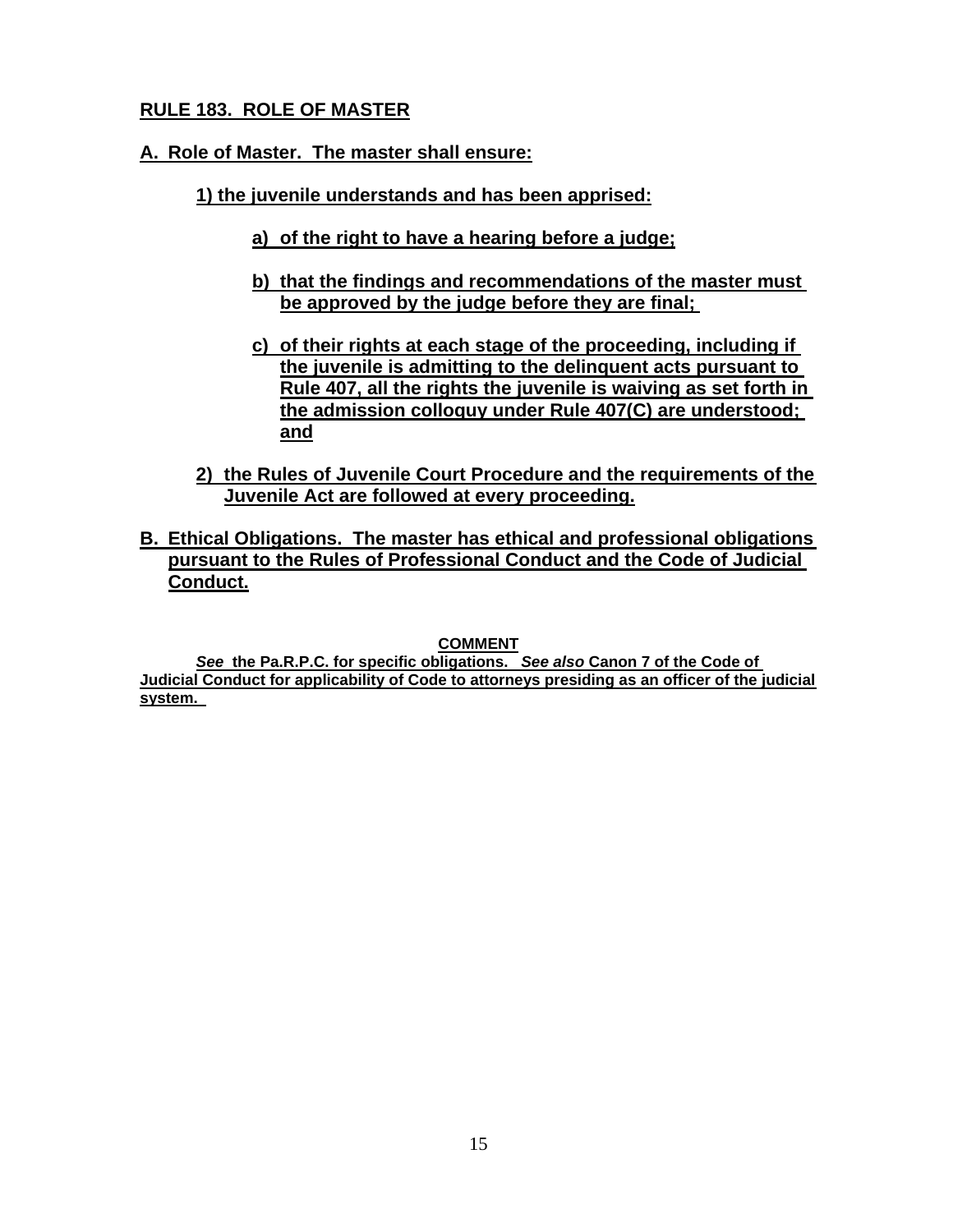# **RULES OF JUVENILE COURT PROCEDURE**

# **DEPENDENCY MATTERS**

### **CHAPTER 11 GENERAL PROVISIONS**

## **PART B(2) COUNSEL**

- 1150. Attorneys -- Appearances and Withdrawals
- 1151. Assignment of Guardian *Ad Litem* & Counsel
- 1152. Waiver of Counsel
- **1153. Role of Counsel**
- 1154. Duties of **[Guardian** *Ad Litem***]Counsel and County Agency**
- 1158. Assignment of Court Appointed Special Advocates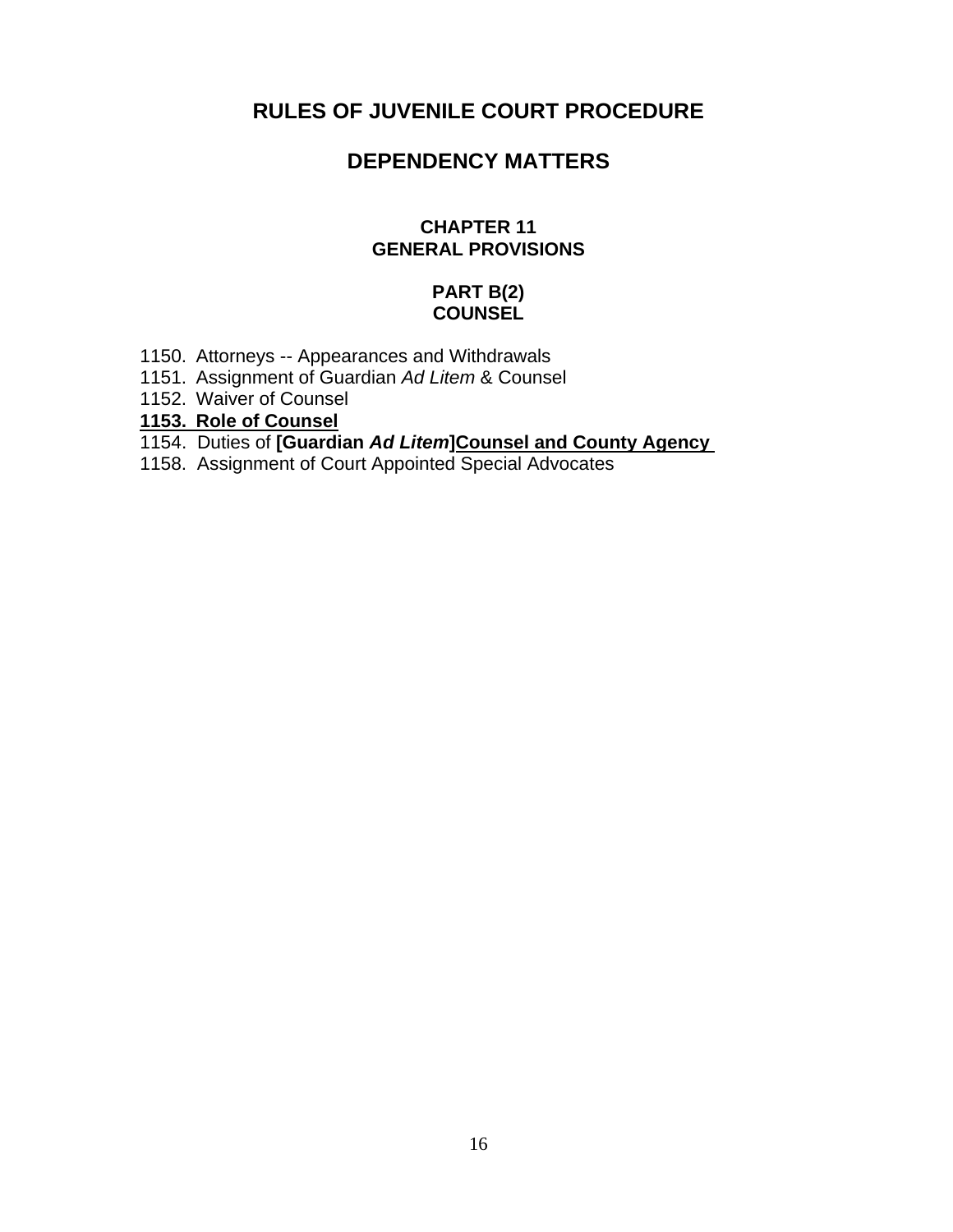## **RULE 1151. ASSIGNMENT OF [GUARDIAN** *AD LITEM* **& LEGAL] COUNSEL**

- A. **[Guardian** *ad litem* **for child. The court shall assign a guardian** *ad litem*  **to represent the legal interests and the best interests of the child if a proceeding has been commenced pursuant to Rule 1200 alleging a child to be dependent who:** 
	- **1) is without proper parental care or control, subsistence, education as required by law, or other care or control necessary for the physical, mental or emotional health, or morals;**
	- **2) has been placed for care or adoption in violation of law;**
	- **3) has been abandoned by parents, guardian, or other custodian;**
	- **4) is without a parent, guardian or legal custodian; or**
	- **5) is born to a parent whose parental rights with regard to another child have been involuntarily terminated under 23 Pa.C.S. § 2511 (relating to grounds for involuntary termination) within three years immediately preceding the date of birth of the child and conduct of the parent poses a risk to the health, safety, or welfare of the child.**
- **B.] Counsel for child.** The court shall appoint **[legal]** counsel for a child**[:1)]** if a proceeding has been commenced pursuant to Rule 1200 alleging a child to be dependent **[who:** 
	- **a) while subject to compulsory school attendance is habitually and without justification truant from school;**
	- **b) has committed a specific act or acts of habitual disobedience of the reasonable and lawful commands of the child's guardian and who is ungovernable and found to be in need of care, treatment, or supervision;**
	- **c) is under the age of ten years and has committed a delinquent act;**
	- **d) has been formerly adjudicated dependent, and is under the jurisdiction of the court, subject to its conditions or placements and who commits an act which is defined as ungovernable in paragraph (B)(1)(b); or**
	- **e) has been referred pursuant to section 6323 (relating to informal adjustment), and who commits an act which is defined as ungovernable in paragraph (B)(1)(b); or**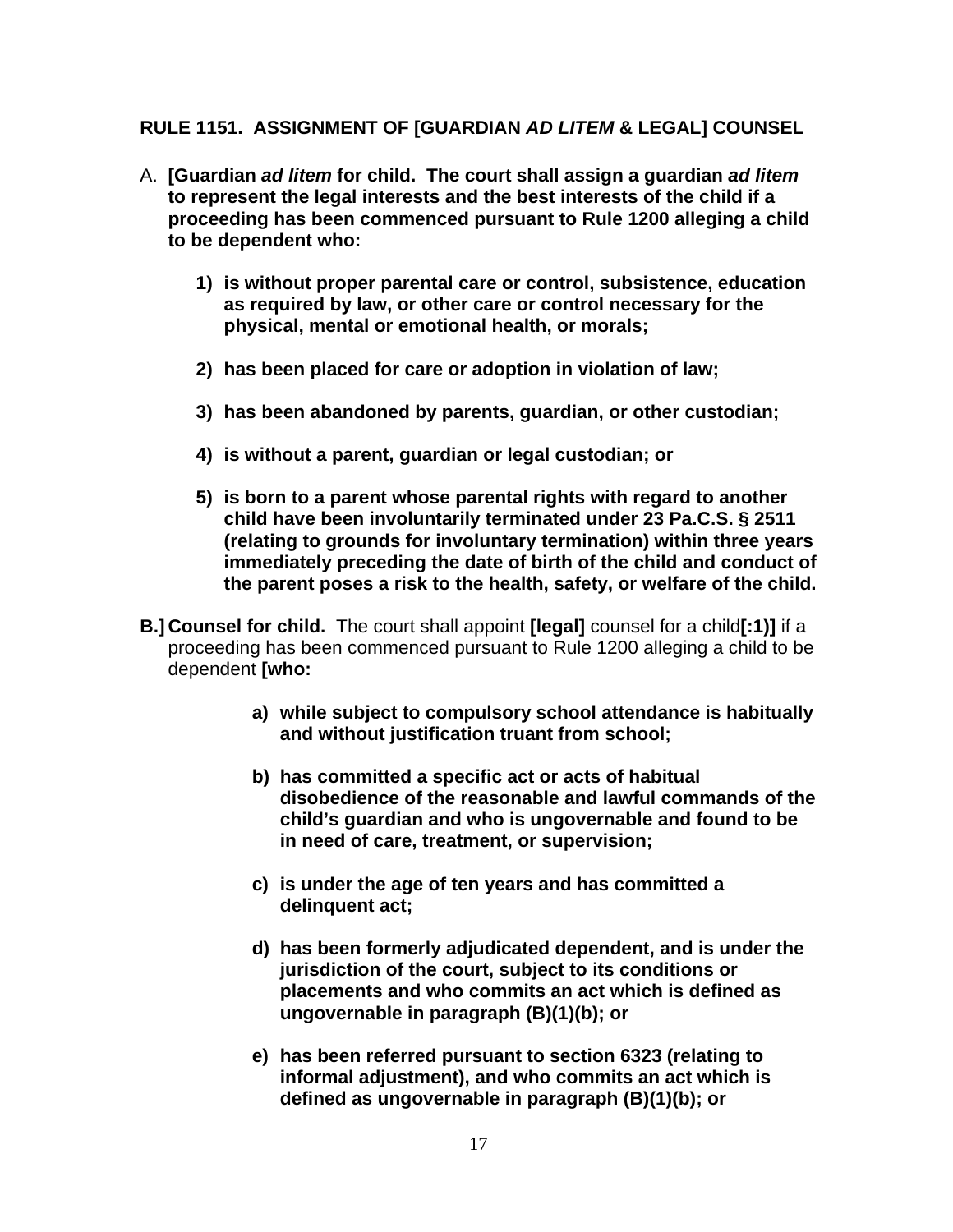- **2) upon order of the court]**.
- **B[C. Counsel and] Guardian** *ad litem* **for child. If counsel has moved for appointment of a guardian** *ad litem* **because he or she reasonably believes the requirements of Rule 1154(B)(3) have been met, the court shall appoint a guardian** *ad litem* **for the child. [If a child has legal counsel and a guardian** *ad litem***, counsel shall represent the legal interests of the child and the guardian** *ad litem* **shall represent the best interests of the child.]**

### **C[D]**. **Time of appointment.**

- 1) **Child in custody.** The court shall appoint **[a guardian** *ad litem* **or legal]** counsel immediately after a child is taken into protective custody and prior to any proceeding.
- 2) **Child not in custody.** If the child is not in custody, the court shall appoint a **[guardian** *ad litem* **or legal]** counsel for the child when a dependency petition is filed.
- **D[E]**. **Counsel for other parties.** If counsel does not enter an appearance for a party, the court shall inform the party of the right to counsel prior to any proceeding. If counsel is requested by a party in any case, the court shall assign counsel for the party if the party is without financial resources or otherwise unable to employ counsel. Counsel shall be appointed prior to the first court proceeding.

#### **COMMENT**

*See* 42 Pa.C.S. §§ 6302, 6311, and 6337.

**[The guardian** *ad litem***] Counsel** for the child may move **[the court for appointment as legal counsel and assignment of a separate] for appointment of a** guardian *ad litem* when**[, for example, the information that the guardian** *ad litem* **possesses gives rise to the conflict and can be used to the detriment of the child] the requirements of Rule 1154 have been met. The attorney is to find: 1) the child has diminished capacity; 2) the child is at risk of substantial physical, financial, or other harm; and 3) the attorney cannot adequately act in the child's own interest**. To the extent 42 Pa.C.S. § 6311(b)(9) is inconsistent with this rule, it is suspended. *See* Rule 1800. *See also* Pa.R.P.C. 1.7 and 1.8. **[Under paragraph (C), legal counsel represents the legal interests of the child and the guardian** *ad litem* **represents the best interests of the child.]** 

Nothing in these rules anticipates that a guardian *ad litem* for an adult is to be appointed by these rules. For appointment of a guardian of the person, see 20 Pa.C.S. § 5501 *et seq.* and Pa.O.C. Rules 14.2 - 14.5.

Pursuant to paragraph (**D[E]**), the court is to inform all parties of the right to counsel if they appear at a hearing without counsel. If a party is without financial resources or otherwise unable to employ counsel, the court is to appoint counsel prior to the proceeding. Because of the nature of the proceedings, it is extremely important that every "guardian" has an attorney. Therefore, the court is to encourage the child's guardian to obtain counsel. Pursuant to Rule 1120, a guardian is any parent, custodian, or other person who has legal custody of a child, or person designated by the court to be a temporary guardian for purposes of a proceeding. *See*  Pa.R.J.C.P. 1120.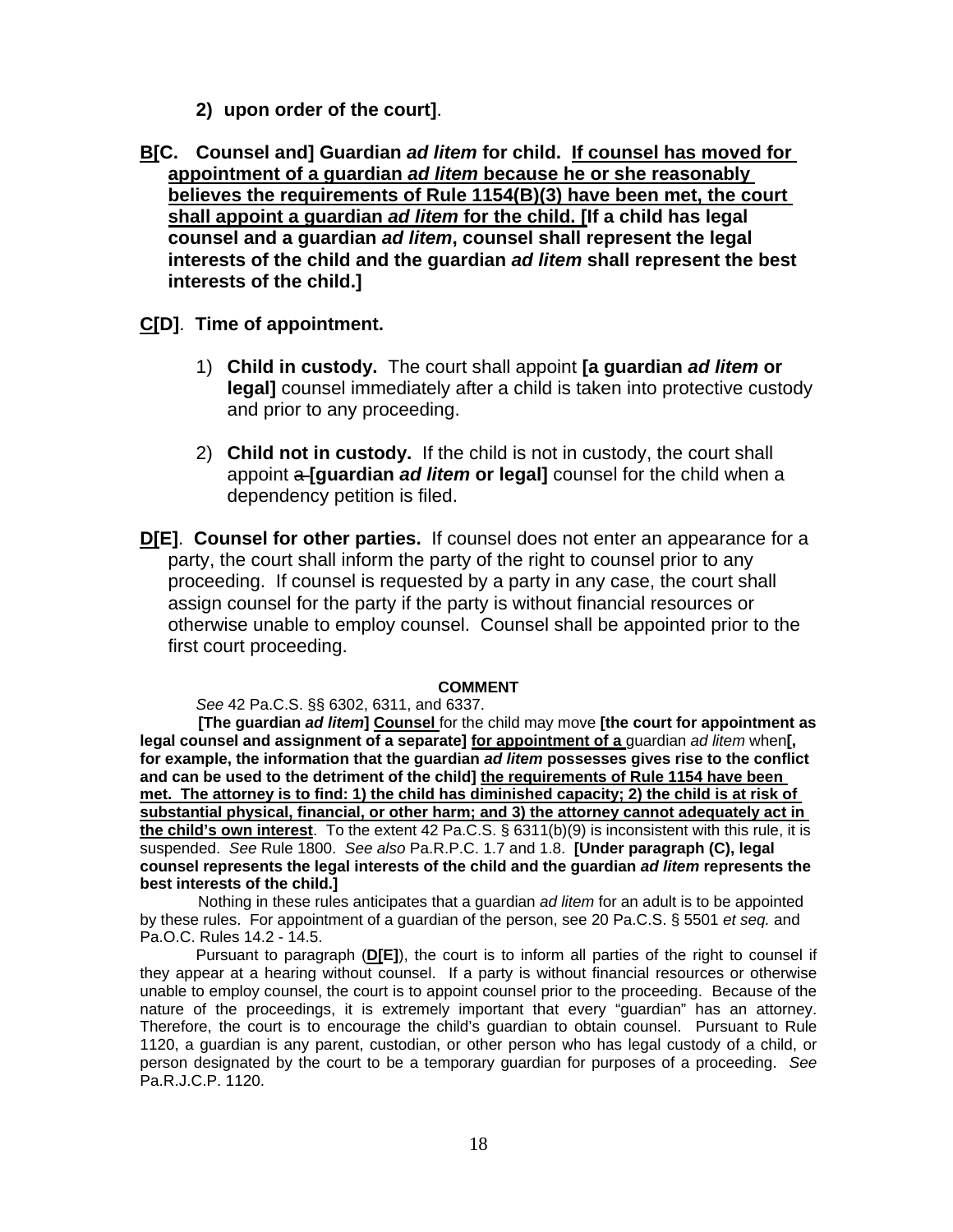**Official Note:** Rule 1151 adopted August 21, 2006, effective February 1, 2007. Amended February 20, 2007, effective immediately. Amended May 12, 2008, effective immediately. Amended April 29, 2011, effective July 1, 2011. **Amended -, effective -.** 

*Committee Explanatory Reports:* 

Final Report explaining the provisions of Rule 1151 published with the Court's Order at 36 Pa.B. 5571 (September 2, 2006). Final Report explaining the amendments to this rule published with the Court's Order at 37 Pa.B. 1123 (March 10, 2007). Final Report explaining the amendments to Rule 1151 published with the Court's Order at 38 Pa.B. 2360 (May 12, 2008). Final Report explaining the amendments to Rule 1151 published with the Court's Order at 41 Pa.B. 2430 (May 14, 2011). **Final Report explaining the amendments to Rule 187 published with the Court's order at - Pa.B. -(-).**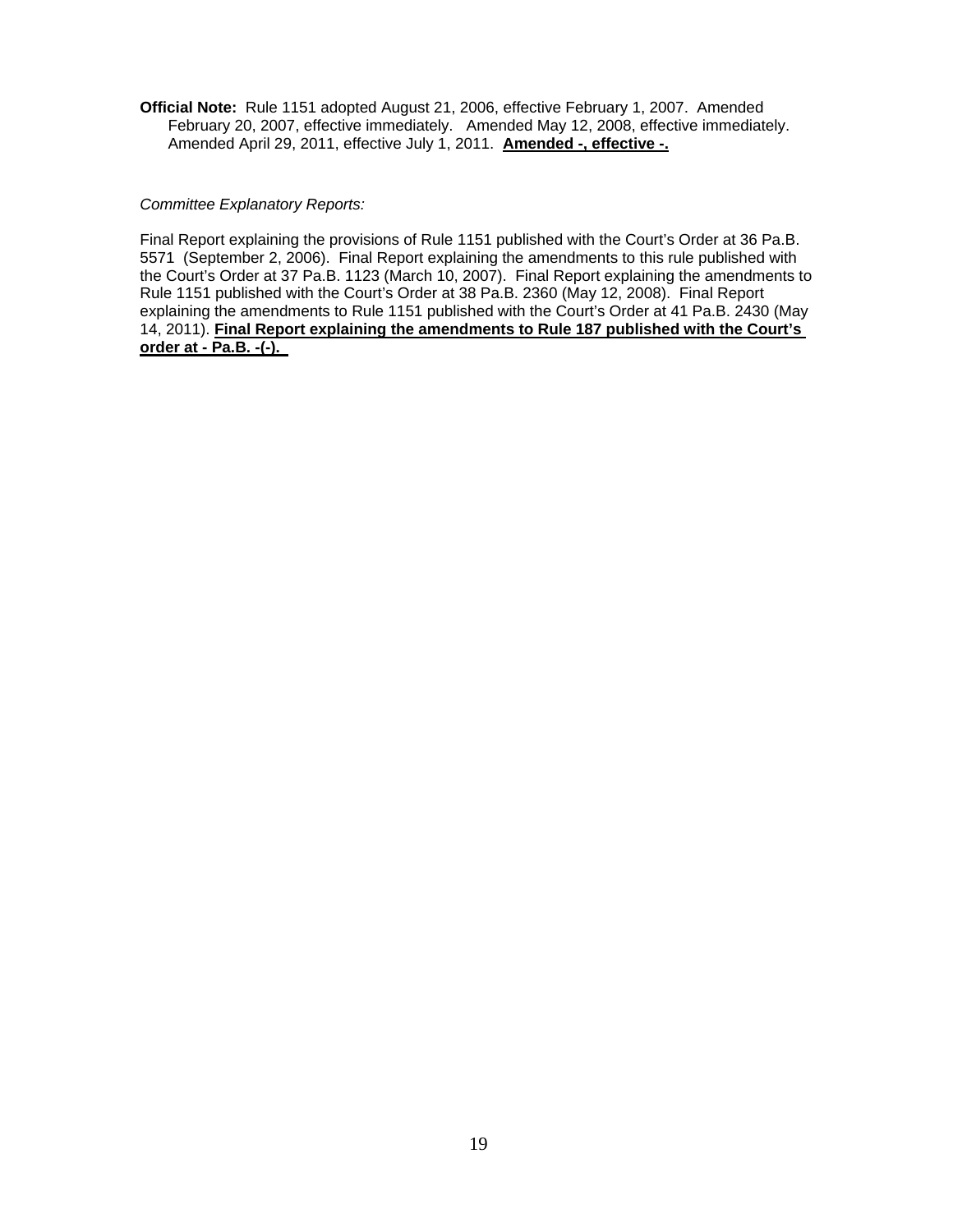## **RULE 1152. WAIVER OF COUNSEL**

- A. **Children. [1) Guardian** *ad litem***.]** A child may not waive the right to **counsel [a guardian** *ad litem.* 
	- **2) Legal Counsel. A child may waive legal counsel if:** 
		- **a) the waiver is knowingly, intelligently, and voluntarily made; and**
		- **b) the court conducts a colloquy with the child on the record]**.

# \* \* \*

### **COMMENT**

Under paragraph (A), a child may not waive the right to **counsel, which includes a guardian may not this right for the child. [a guardian** *ad litem***. The right of waiver to legal counsel belongs to the child, not the guardian.]** *See* Rule 1800**[, which suspends 42 Pa.C.S. § 6337, which provides that counsel must be provided unless the guardian is present and waives counsel for the child.**

**It is recommended that, at a minimum, the court ask questions to elicit the following information in determining a knowing, intelligent, and voluntary waiver of counsel:** 

- **1) Whether the party understands the right to be represented by counsel;**
- **2) Whether the party understands the nature of the dependency allegations and the elements of each of those allegations;**
- **3) Whether the party is aware of the dispositions and placements that may be imposed by the court, including foster care placement and adoption;**
- **4) Whether the party understands that if he or she waives the right to counsel, he or she will still be bound by all the normal rules of procedure and that counsel would be familiar with these rules;**
- **5) Whether the party understands that counsel may be better suited to defend the dependency allegations; and**
- **6) Whether the party understands that the party has many rights that, if not timely asserted, may be lost permanently; and if errors occur and are not timely objected to, or otherwise timely raised by the party, the ability to correct these errors may be lost permanently]**.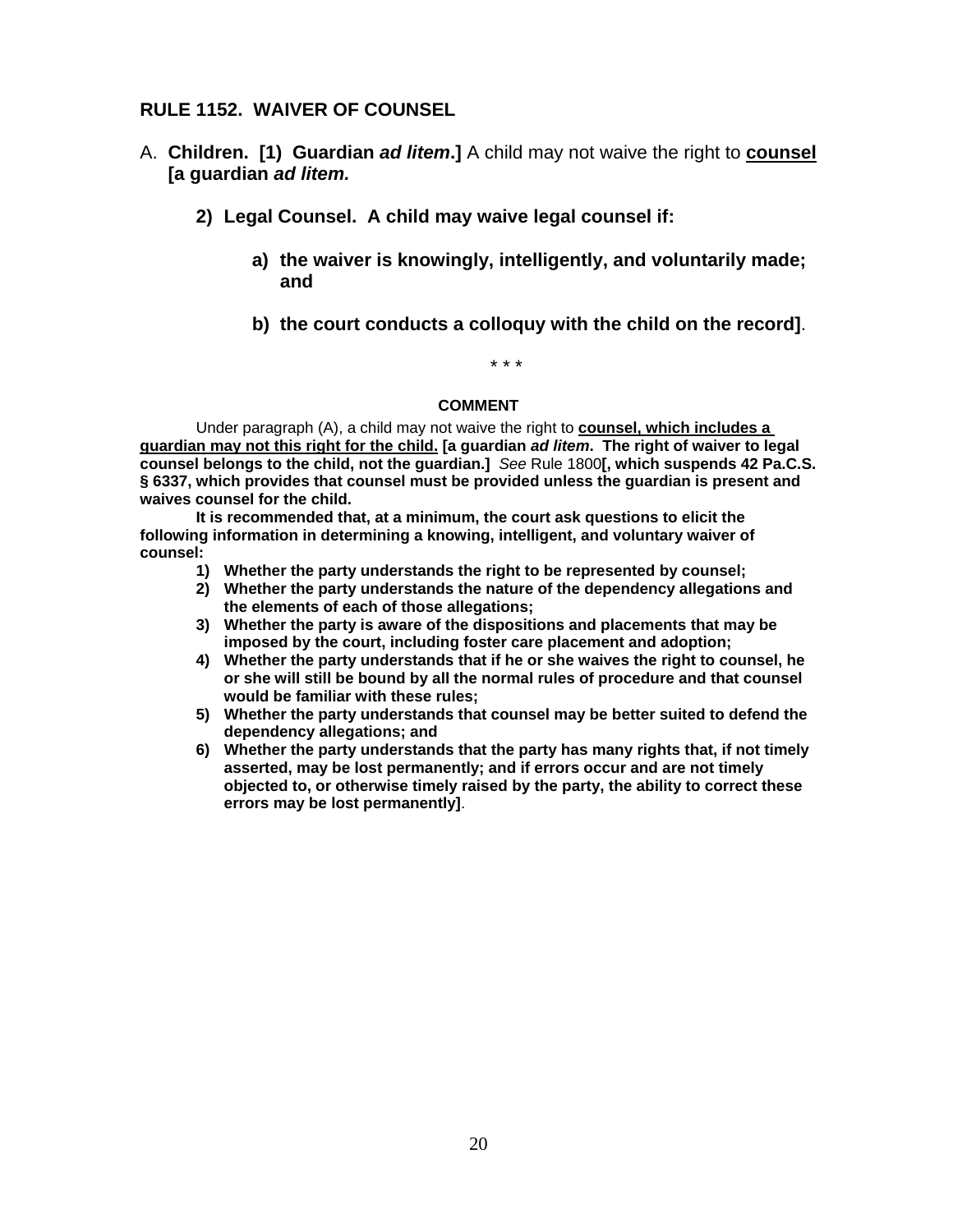# **RULE 1153. ROLE OF COUNSEL**

- **A. Role of Counsel for the child and parents. Attorneys who represent parties in proceedings commenced pursuant to these Rules and the Juvenile Act, 42 Pa.C.S. § 6301** *et seq.* **shall:** 
	- **1) zealously and competently represent their client at every stage of the proceedings;**
	- **2) advise and communicate with their client in a developmentally appropriate manner; and**
	- **3) litigate the client's case when appropriate and protect the record for appeal.**
- **B. Ethical obligations. Attorneys have an ethical and professional obligation to their clients.** 
	- **1) The attorney must communicate to their client the meaning of privileged communications and the attorney/client relationship.**
	- **2) The client may authorize the attorney's disclosure of information as is necessary to carry out the representation.**
	- **3) After consultation with the attorney, the client, when a child, may permit the attorney to disclose privileged communications to the child's guardian or other interested person who may be in a position to help support or encourage the child.**

#### **COMMENT**

**Counsel for any party should comply with basic standards of practice, which may include, but are not limited to: a) interviewing the client as soon as practicable and in advance of any court hearing; b) preparing for the case by seeking and reviewing all court documents; relevant evidence; county agency reports, files, and interviews; the petition; other agency reports for the family; pleadings; and any other evidence necessary for the proceeding; c) identifying, interviewing, and preparing witnesses, including requesting witness's contact information; d) investigating the facts and circumstances surrounding the allegations of dependency; e) when appropriate, seek any necessary experts or investigators as witnesses; f) file timely motions; g) gather other evidence to support your client's case; h) review applicable laws, including the Constitution, statutes, Rules of Procedure, Rules of Evidence, case law, local rules, and other persuasive authority; i) litigate important fact and legal issues when appropriate; j) present witnesses and make recommendations or arguments to the court; k) attend all hearings; and l) when appropriate, file and prepare an appeal.** 

**The purpose of paragraph (A)(2) is to ensure the client can understand the process and make informed decisions. A developmentally appropriate manner will depend on the client and the client's ability to comprehend.** 

**If a party speaks a different language than the attorney, counsel is to request an interpreter to alleviate any communication barriers in preparing for a case and during all proceedings.**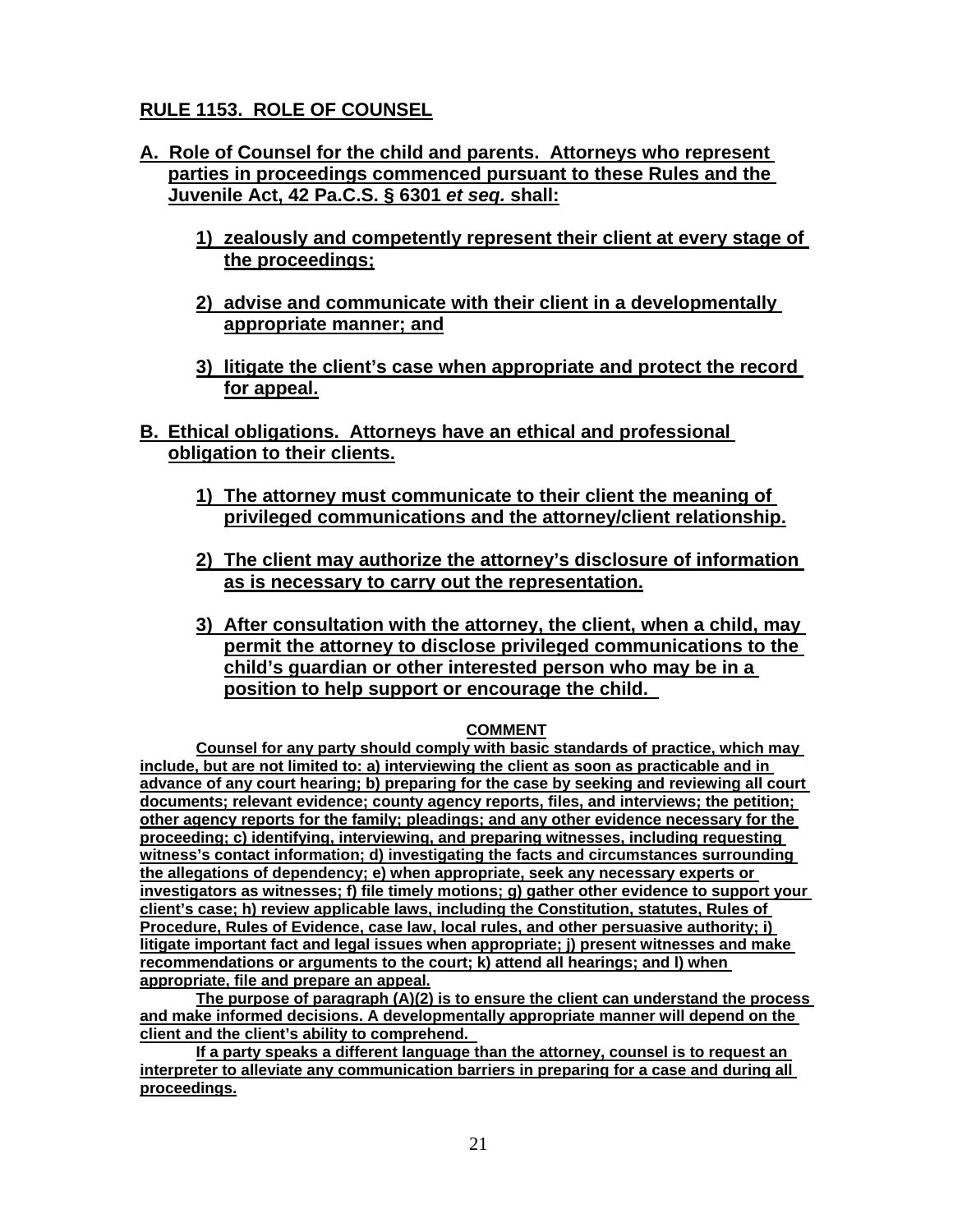**In the limited circumstances when an attorney is appointed for a guardian who is not the parent, these rules are to apply.** 

**Counsel is to attend all proceedings and remain in the case unless permitted to withdraw pursuant to Rule 1150. This includes attendance at all permanency hearings.**  *See* **Rule 1150(B) on duration of counsel.** 

**For further ethical obligations, see Pa.R.P.C.**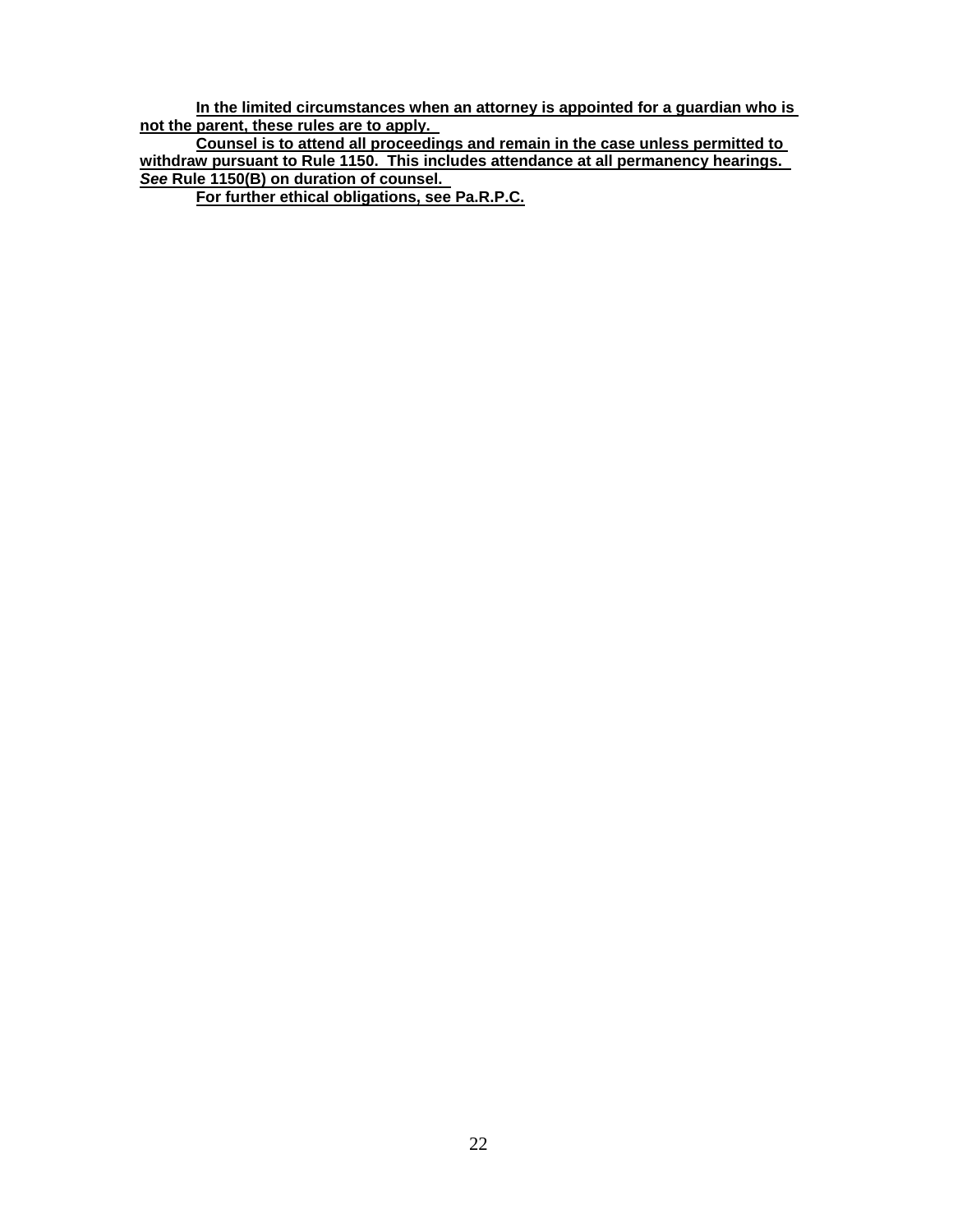## **RULE 1154. DUTIES OF [GUARDIAN** *AD LITEM***] COUNSEL AND COUNTY AGENCY**

## **A. Duties of Counsel for the Child. Counsel for the child [A guardian** *ad litem***]** shall:

- 1) **[M]m**eet with the child as soon as possible following assignment pursuant to Rule 1151 and on a regular basis thereafter **[in a manner appropriate to the child's age and maturity]**;
- 2) **[On a timely basis, be given access to] review** relevant court and county agency records, reports of examination of the guardians or the child, and medical, psychological, and school records;
- 3) **[Participate in all proceedings, including hearings before masters, and administrative hearings and reviews to the degree necessary to adequately represent the child; 4) C]conduct [such] further** investigation necessary to ascertain the facts;
- **[5]4**) **[I]i**nterview potential witnesses**[, including the child's guardians, caretakers, and foster parents, examine and cross-examine witnesses, and present witnesses and evidence necessary to protect the best interests of the child]**;
- **5) attend and present a case, necessary to pursue the child's desired outcome or, consistent with substituted judgment pursuant to paragraph (B), in all proceedings; and**
- 6) **[At the earliest possible date, be advised by the county agency having legal custody of the child of:** 
	- **a) any plan to relocate the child or modify custody or visitation arrangements, including the reasons, prior to the relocation or change in custody or visitation; and**
	- **b) any proceeding, investigation, or hearing under the Child Protective Services Law, 23 Pa.C.S. § 6301** *et seq.* **or the Juvenile Act, 42 Pa.C.S. § 6301** *et seq.***, directly affecting the child; 7) Make any specific recommendations to the court relating to the appropriateness and safety of the child's placement and services necessary to address the child's needs and safety, including the]**
	- **present evidence as to the** child's educational, health care, and disability needs**[;].**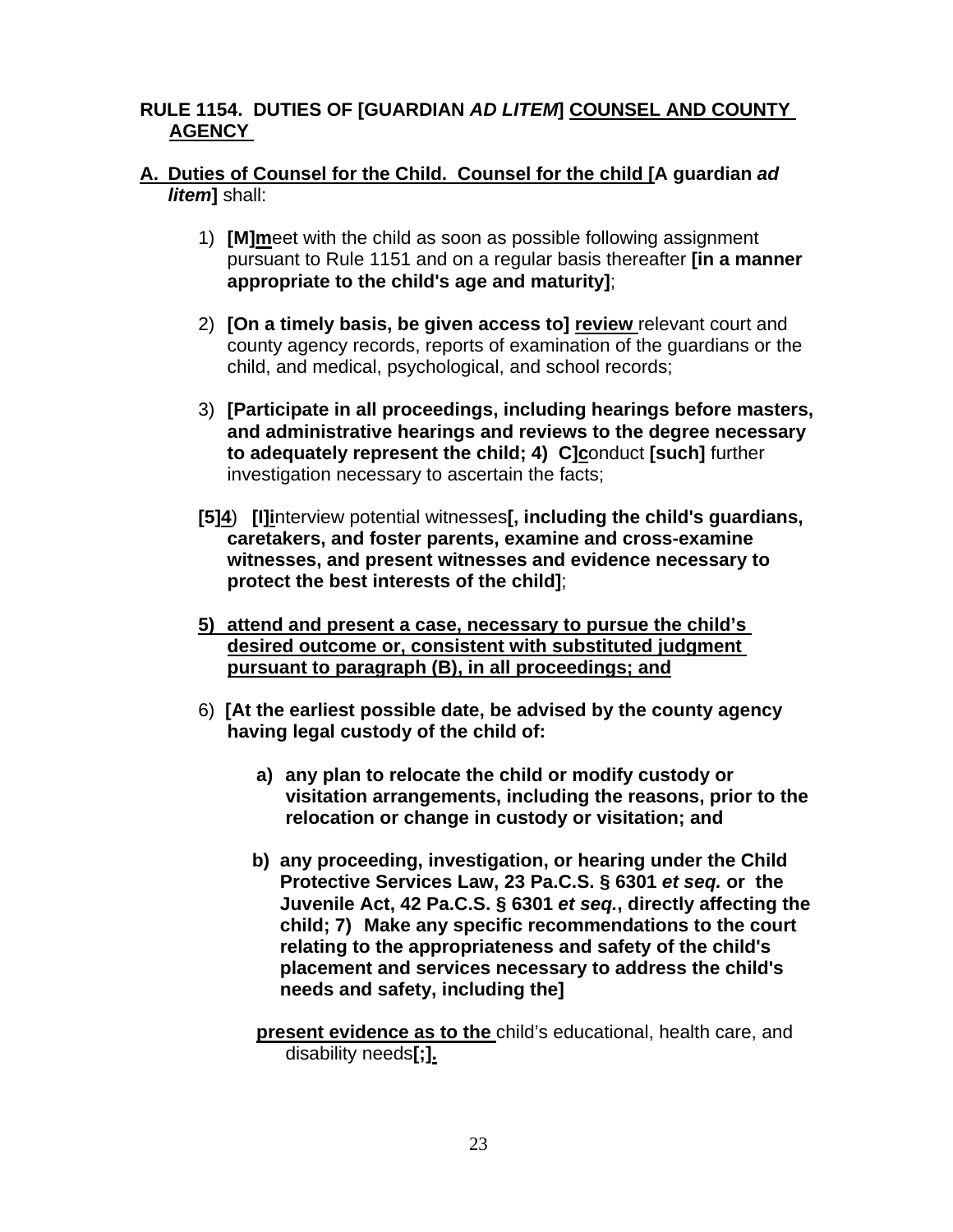- **[8) Explain the proceedings to the child to the extent appropriate given the child's age, mental condition, and emotional condition; and**
- **9) Advise the court of the child's wishes to the extent that they can be ascertained and present to the court whatever evidence exists to support the child's wishes. When appropriate because of the age or mental and emotional condition of the child, determine to the fullest extent possible the wishes of the child and communicate this information to the court.]**

### **B. Duties of Counsel When Child has Diminished Capacity.**

- **1) The child's counsel shall determine whether the child has diminished capacity in directing representation.** 
	- **a) It shall be presumed that a child is capable of directing representation at the age of ten.**
	- **b) The presumption of diminished capacity is rebutted if, in the sole discretion of the attorney, the child is deemed capable of directing representation.**
	- **c) In making this determination, the attorney should consult with the child and may consult with other individuals or entities who can provide the child's attorney with the information and assistance necessary to determine the child's ability to direct the representation.**
- **2) When a child has diminished capacity in directing representation, counsel shall make a good faith effort to determine the child's needs and wishes. The attorney shall:** 
	- **a) maintain a traditional attorney-client relationship, as far as reasonably possible, with the client and fulfill the duties as outlined in the Rules of Professional Conduct;**
	- **b) substitute judgment when, during a temporary period or on a particular issue, it is not reasonably possible to maintain the attorney-client relationship, and present a case pursuant to paragraph (A)(5);** 
		- **I) A substituted judgment determination includes determining what the child would decide if he or she were capable of making an adequately considered decision and representing a child with that determination.**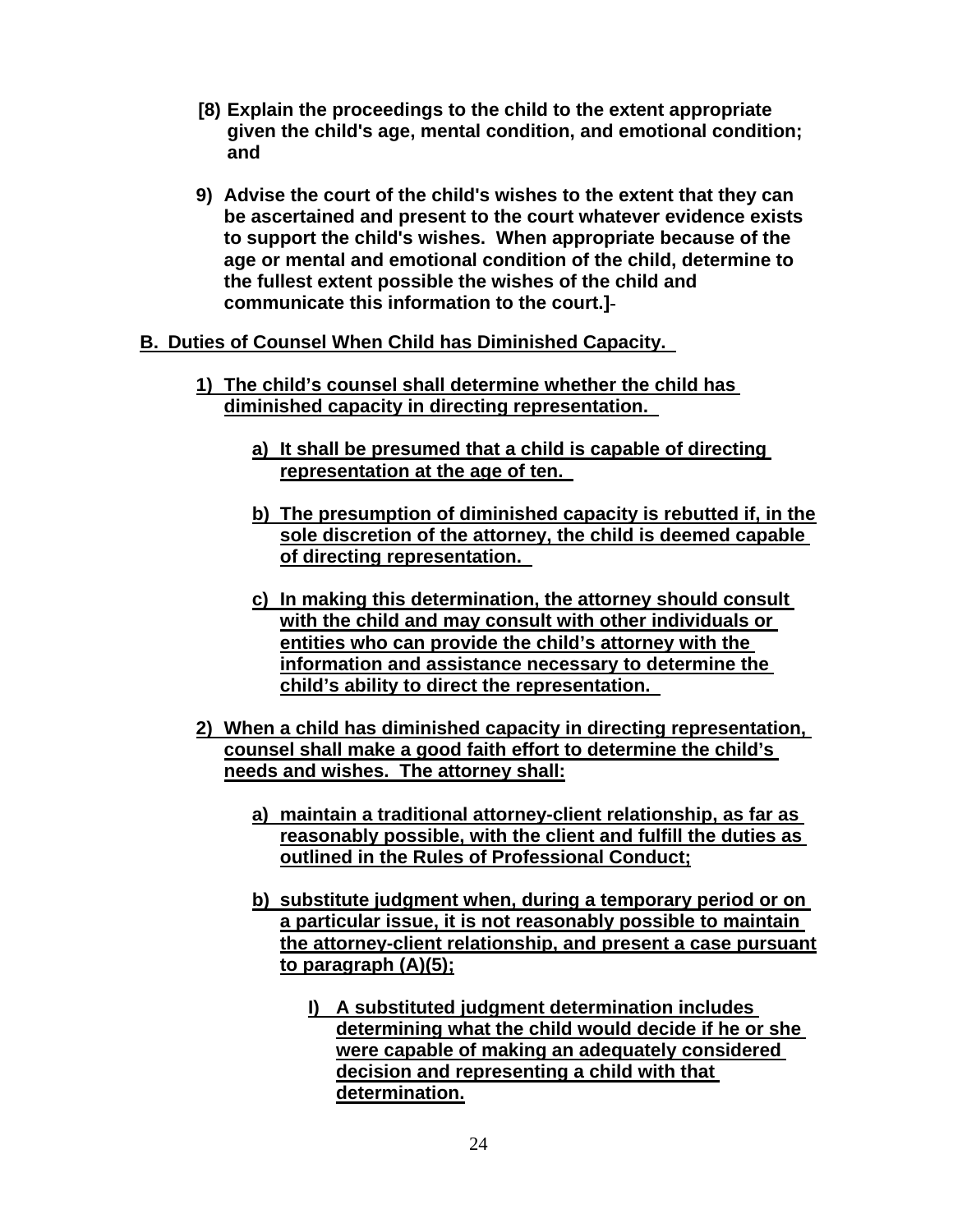- **ii) The attorney should take direction from the child as the child develops the capacity and any subsequent change in that determination.**
- **3) An attorney shall take reasonable steps in protecting the child against harm, and in appropriate cases, may move for appointment of a guardian** *ad litem* **when the attorney reasonable believes that:** 
	- **a) the child has diminished capacity;**
	- **b) the child is at risk of substantial physical, financial, or other harm unless action is taken; and**
	- **c) the attorney cannot adequately act in the child's own interest.**
- **C. Duties of Guardian** *Ad Litem***. In the rare instance when the court appoints a guardian** *ad litem***, the guardian** *ad litem* **shall:** 
	- **1) meet with the child as soon as possible following assignment and on a regular basis thereafter;**
	- **2) review relevant court and county agency records, reports of examination of the guardians or the child, and medical, psychological, and school records;**
	- **3) conduct further investigation necessary to ascertain the facts;**
	- **4) interview potential witnesses;**
	- **5) attend and present a case necessary to protect the child's best interests;**
	- **6) present evidence as to the child's educational, health care, and disability needs; and**
	- **7) advocate to protect the child from any harm.**
- **D. Duties of Counsel for Parents. Counsel for a parent shall:** 
	- **1) meet with the parent as soon as possible following assignment and on a regular basis thereafter;**
	- **2) review relevant court and county agency records, reports of examination of the other parent or guardians of the child, and medical, psychological, and school records and provide records and reports to the parent when appropriate;**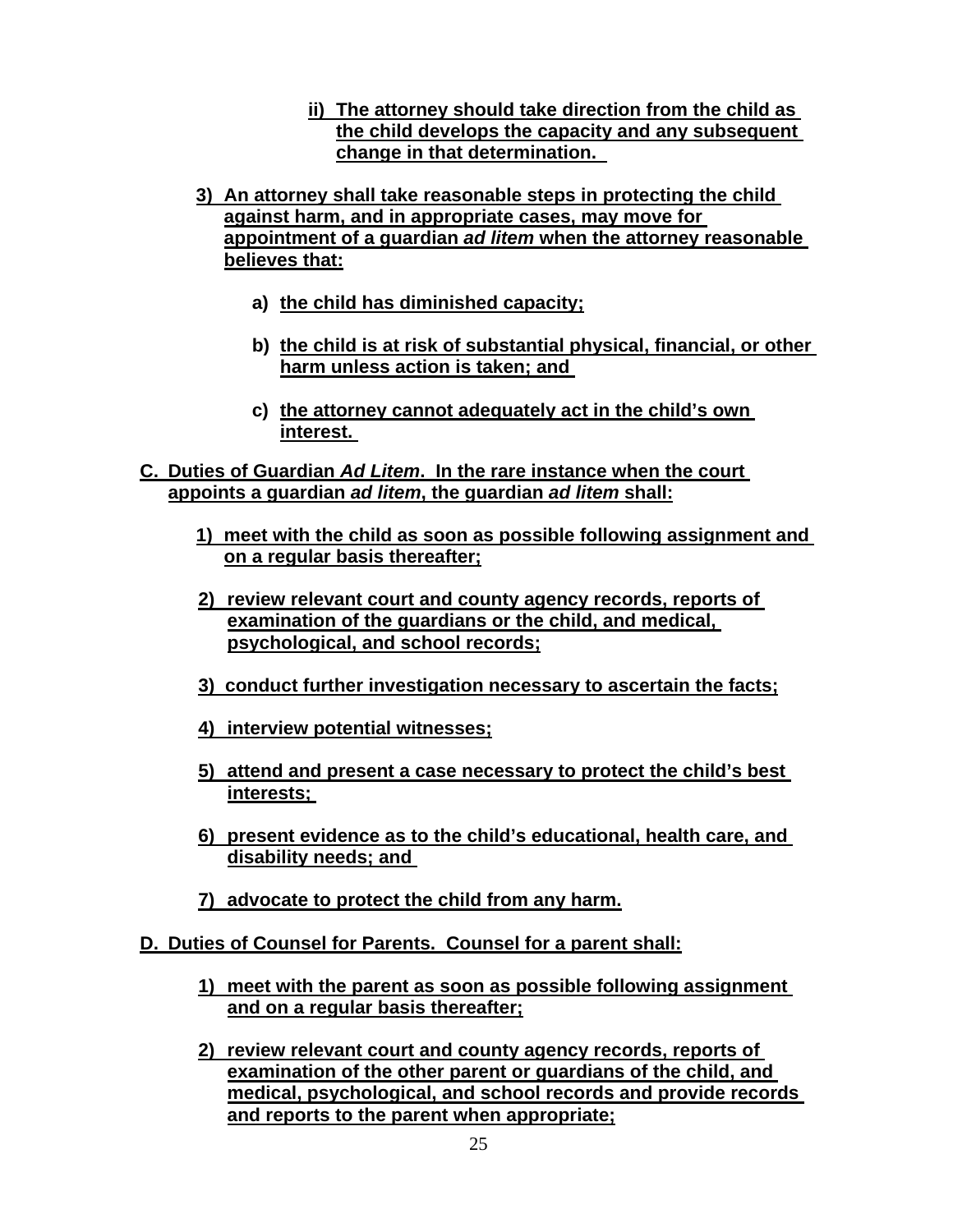- **3) conduct further investigation necessary to ascertain the facts;**
- **4) interview potential witnesses;**
- **5) attend and present a case necessary to pursue the parent's desired outcome; and**
- **6) advocate to the court on behalf of the parent's wishes.**
- **E. Duties of Attorney for the County Agency. Counsel for the county agency shall:** 
	- **1) meet with the county agency caseworkers to advance the position of the county agency on relevant issues consistent with the Juvenile Act;**
	- **2) review relevant court and county agency records, reports of examination of the guardians or the child, and medical, psychological, and school records;**
	- **3) conduct further investigation necessary to ascertain the facts;**
	- **4) interview potential witnesses;**
	- **5) facilitate discovery as provided in paragraph (D)(3); and**
	- **6) attend and present a case necessary to pursue the child's best interests and the purposes of the Juvenile Act.**
- **F. Duties of County Agency. The county agency shall:** 
	- **1) file dependency petitions;**
	- **2) if removal of the child is proposed or has occurred, assure the court:** 
		- **a) that the child's placement is the least restrictive placement that meets the needs of the child, supported by reasons why there are no less restrictive alternatives available;**
		- **b) that continuation in the home is contrary to the welfare, safety, or health of the child;**
		- **c) that services are being provided to the guardian unless the court has made a finding that no reasonable efforts to prevent placement or promote reunification are necessary; or**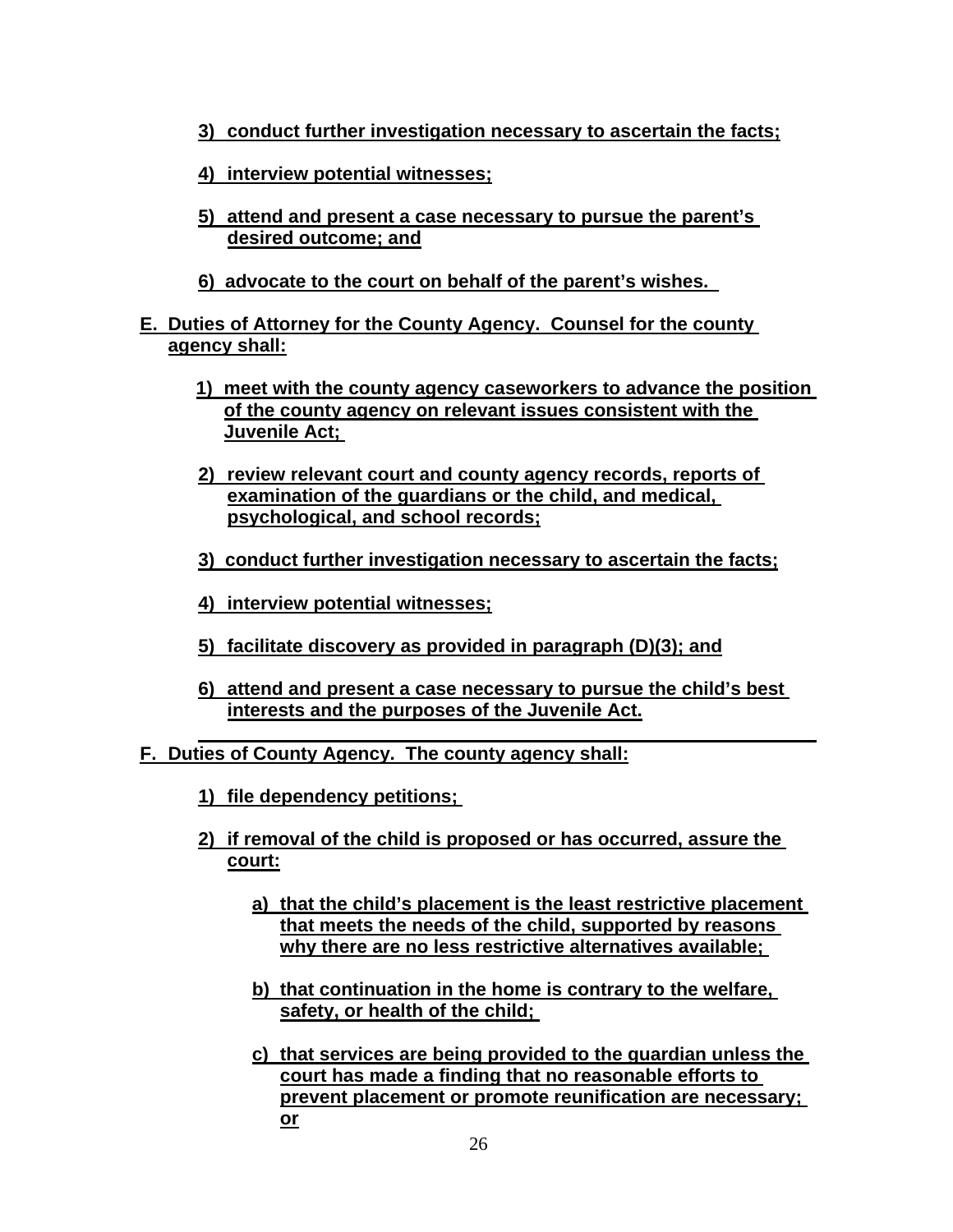- **d) that it has made all reasonable efforts to achieve permanency in a timely manner and if reasonable efforts are not made, provide evidence that lack of services was reasonable;**
- **3) in a timely manner, give attorneys and unrepresented parties access to relevant court and county agency records, reports of examination of the guardians or the child, and medical, psychological, and school records pursuant to Rule 1340 when not prohibited by law;**
- **4) at the earliest possible date, advise attorneys and unrepresented parties of:** 
	- **a) any plan to relocate the child or modify custody or visitation arrangements, including the reasons, prior to the filing of a motion pursuant to Rule 1606 or a change in visitation; and**
	- **b) any proceeding, investigation, or hearing under the Child Protective Services Law, 23 Pa.C.S. § 6301** *et seq.* **or the Juvenile Act, 42 Pa.C.S. § 6301** *et seq.***, directly affecting the child; and**
- **5) make any specific recommendations to the court relating to the appropriateness and safety of the child's placement and services necessary to address the child's needs and safety, including the child's educational, health care, and disability needs.**

#### **COMMENT**

**[If there is a conflict of interest between the duties of the guardian** *ad litem* **pursuant to paragraphs (7) and (9), the guardian** *ad litem* **for the child may move the court for appointment as legal counsel and assignment of a separate guardian** *ad litem* **when, for example, the information that the guardian** *ad litem* **possesses gives rise to the conflict and can be used to the detriment of the child. If there is not a conflict of interest, the guardian** *ad litem* **represents the legal interests and best interests of the child at every stage of the proceedings. 42 Pa.C.S. § 6311(b). To the extent 42 Pa.C.S. § 6311(b)(9) is inconsistent with this rule, it is suspended.** *See* **Rules 1151 and 1800.** *See also* **Pa.R.P.C. 1.7 and 1.8.** 

**"Legal interests" denotes that an attorney is to express the child's wishes to the court regardless of whether the attorney agrees with the child's recommendation. "Best interests" denotes that a guardian** *ad litem* **guardian** *ad litem* **believes is best for the child's care, protection, safety, and wholesome physical and mental development regardless of whether the child agrees.]** 

**This rule was revised in 201- to lay out clearly the duties of counsel and the county agency. The Juvenile Act requires appointment of a guardian** *ad litem* **for dependent children. Because the role of acting as child's counsel and child's protector confuses the attorney-client relationship and is inherently contradictory, 42 Pa.C.S. § 6311(b) is suspended.** *See also* **Rule 1151, 1800 and Pa.R.P.C. 1.7 and 1.8.**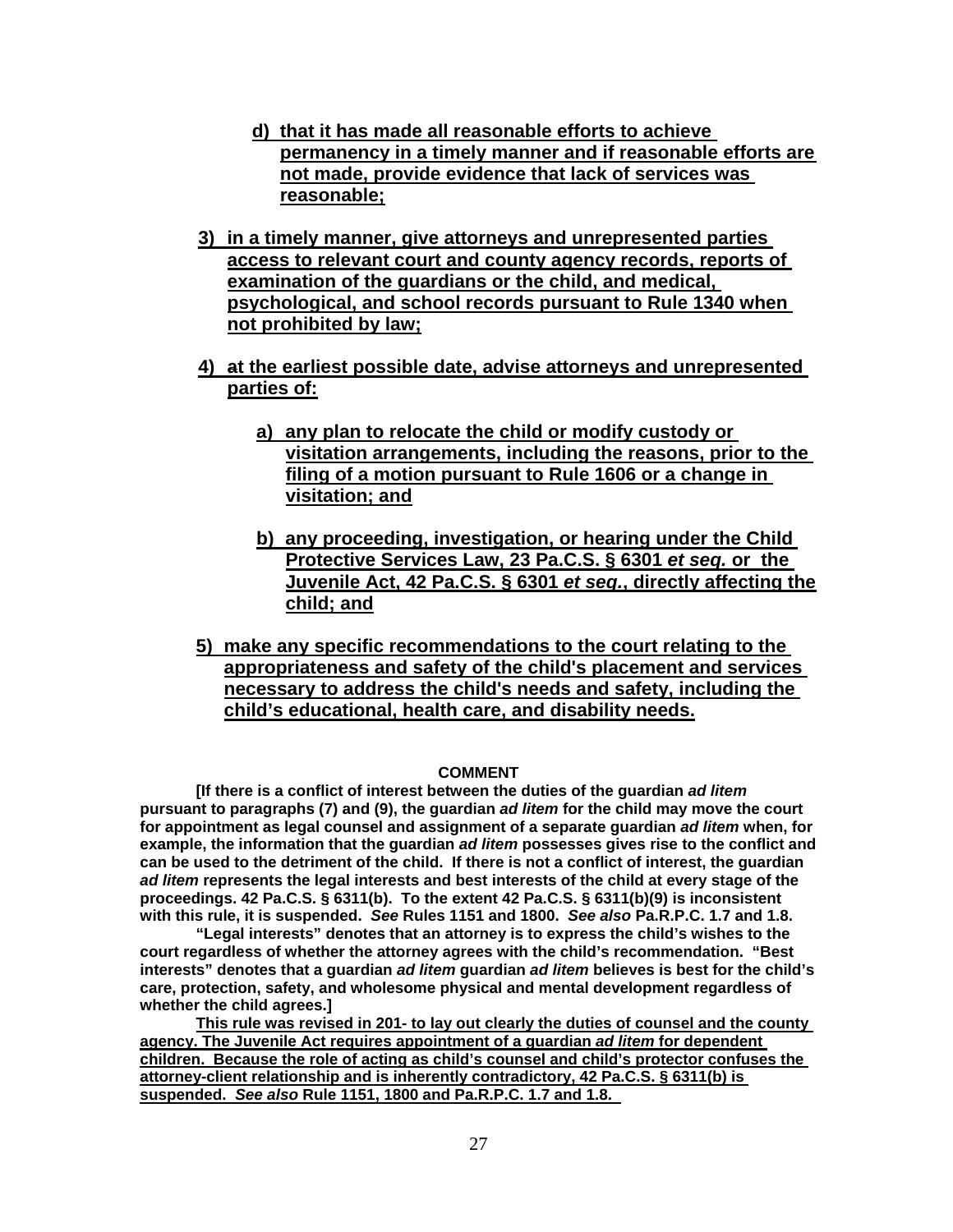**Pursuant to paragraphs (A)(1), (C)(1), & (D)(1), counsel is to meet with the client as soon as possible after being assigned to the case, and on a regular basis to develop a rapport with the client to be able to understand the client's desires and wishes. Counsel is to communicate in a developmentally appropriate manner with the client so the client can speak easily with counsel and relay his or her wishes.** 

**To prepare fully for the case, counsel and the county agency are to review all necessary documents pertinent to the case, including court and county agency records; reports of examinations of the guardian(s) or child; and medical, psychological, and school records.** *See* **paragraphs (A)(2), (C)(2), (D)(2) & (E)(2). If counsel does not have the necessary documents, counsel may request discovery pursuant to Rule 1340. The county agency is to give access to discoverable materials in a timely manner and the attorney for the county agency is to facilitate this process.** *See* **paragraphs (E)(5) & (F)(3). For counsel representing parents, it may be appropriate to provide the parent with a copy of the report.** *See* **paragraph (D)(2).** 

**Pursuant to paragraphs (A)(3)&(4), (C)(3)&(4), (D)(3)&(4), and (E)(3)&(4), if counsel does not have all the necessary information, counsel is to conduct further investigations and interviews as necessary to ascertain all the facts in the case. This may include visiting the child, parent(s), or guardian(s) at his or her residence or potential residence and inspecting the home conditions, and/or conversing with the client, other parties, guardian(s), caretakers, and foster parents.** 

**Counsel for the child and parent(s) are to attend and present a case consistent with the client's desired outcome under paragraphs (A)(5) & (D)(5). If substituted judgment is necessary for a child, see paragraph (B). A guardian** *ad litem***, if appointed, and counsel for the county agency are to attend and present a case consistent with the best interests of the child, advocating to protect the child from harm.** *See* **paragraphs (C)(5)&(7) and (E)(6). Pursuant to paragraph (F)(5), the county agency is to make specific recommendations relating to the appropriateness and safety of the child's placement and services necessary to address the child's needs and safety. These duties of counsel and the county agency may include calling pertinent witness, entering necessary evidence, and cross-examining other parties' witness. Whenever relevant, counsel and the county agency are to present evidence as to the child's educational, health care, and disability needs.** *See* **paragraphs (A)(6),** 

#### **(C)(6), & (F)(5).**

Pursuant to paragraph (**[7]A)(6**), **(C)(6), and (F)(5)** the **child's attorney, county agency, and in rare cases, the** guardian *ad litem* **are[is]** to make specific recommendations to the court regarding the appropriateness of the child's placement, giving consideration to the proximity and appropriateness of the child's school. *See* 42 Pa.C.S. § 6311(b)(7) and 42 U.S.C. § 675(1)(G). Inquiries into the child's education should include the right to: 1) educational stability, including the right to remain in the same school regardless of a change in placement when in the child's best interest and the right to immediate enrollment when a school change is in the child's best interest, 42 U.S.C. §§ 675(1)(G) and 11431 *et seq*.; 2) an educational decision maker pursuant to Rule 1147, 42 Pa.C.S. § 6301, 20 U.S.C. § 1439(a)(5), and 34 C.F.R. § 300.519; 3) an appropriate education, including any necessary special education, early intervention, or remedial services, 24 P.S. §§ 13-1371 and 13-1372, 55 Pa. Code § 3130.87, and 20 U.S.C. § 1400 *et seq*.; 4) the educational services necessary to support the child's transition to independent living, 42 Pa.C.S. § 6351 if a child is sixteen or older; and 5) a transition plan that addresses the child's educational needs, 42 U.S.C. § 675(5)(H), if the child will age out of care in the next ninety days.

*See In re S.J.,* 906 A.2d 547, 551 (Pa. Super. Ct. 2006) (citing *In re Tameka M.*, 525 Pa. 348, 580 A.2d 750 (1990)), for issues addressing a child's mental and moral welfare.

Pursuant to paragraph (**[7]A)(6**), **(C)(6), and (F)(5)** the **child's attorney, county agency, and in rare cases, the** guardian *ad litem* **are[is]** to make specific recommendations to the court regarding the appropriateness of the child's placement, giving consideration to meeting the child's needs concerning health care and disability. Inquiries into the child's health should include the right of: 1) the child to receive timely and medically appropriate screenings and health care services, 55 Pa. Code §§ 3700.51 and 3800.32, 42 U.S.C. § 1396d(r); and 2) a child with disabilities to receive necessary accommodations, 42 U.S.C. § 12132, 28 C.F.R. § 35.101 *et seq*.,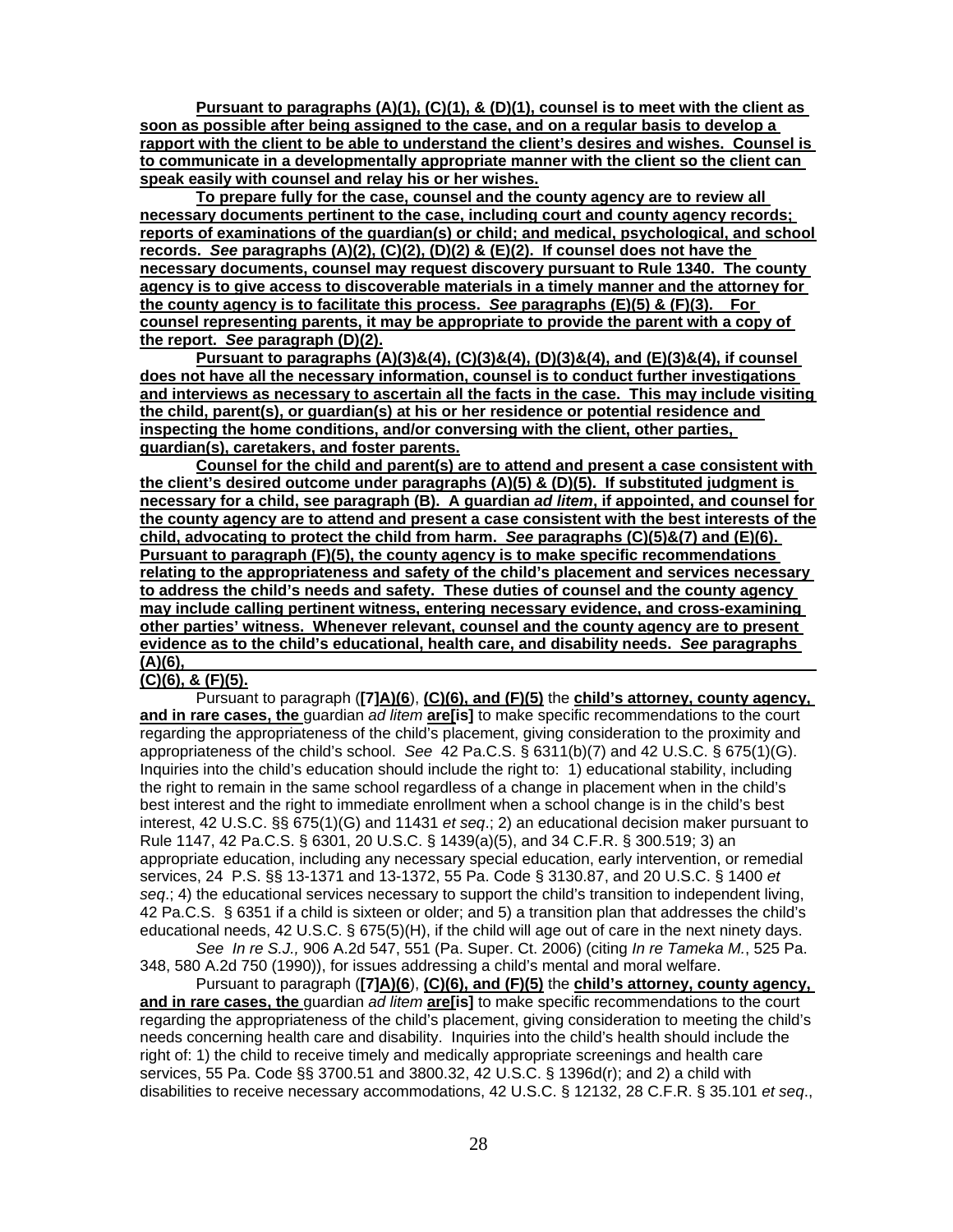Section 504 of the Rehabilitation Act of 1973, *as amended*, 29 U.S.C. § 794 and implementing regulations at 45 C.F.R. § 84.1 *et seq.* 

**In the rare case when there is a guardian** *ad litem* **in the case, t[T]**he guardian *ad litem* may be appointed as the educational decision maker. If the guardian *ad litem* is not the educational decision maker, the guardian *ad litem* is to coordinate efforts and consult with the educational decision maker. *See* Rule 1147 for duties of the educational decision maker.

**In all cases, a child is to have counsel. Counsel is to fulfill his or her professional duties as an attorney and to maintain a normal attorney-client relationship, as far as reasonably possible with a child as the client.** 

**However, there may be instances in which the child has diminished capacity. Pursuant to paragraph (B)(1), a child is presumed to be capable of directing representation at the age of ten. The attorney is to consult with other individuals and/or entities who can provide counsel with information concerning the child's ability to direct representation. Only the attorney can determine whether the child is capable of directing representation or the child has diminished capacity.** 

**Pursuant to paragraph (B)(2), if a child has diminished capacity, legal counsel is to make a good faith effort in determining the child's needs and wishes. When it is not reasonable to maintain the attorney-client relationship, the attorney may substitute judgment for the child during a brief period or on a particular issue. As the child begins to develop the capacity to direct representation, the attorney should take direction from the child.** 

**However pursuant to paragraph (B)(3), when the attorney reasonably believes that the child is at risk of substantial physical, financial, or other harm unless action is taken, and cannot adequately act in the child's own interest, the attorney can take reasonable steps in protecting the child. In some cases, the attorney may need to move for appointment of a guardian** *ad litem* **to protect the best interests of the child.** 

**Appointment of a guardian** *ad litem* **should be in the rare instance when the attorney feels that he or she cannot take reasonable steps in protecting the child's interests. When there is counsel and a guardian** *ad litem***, counsel is to represent the legal interests of the child and the guardian** *ad litem* **is to protect the child from harm. It is the duty of the county agency to protect the best interests of the child.** 

"Legal interests" denotes that **[an attorney]counsel** is to express the child's wishes to the court regardless of whether the attorney agrees with the child's recommendation. "Best interests" denotes that **county agency and/or in rare cases,** a guardian *ad litem* is to express what the **county agency or** guardian *ad litem* believes is best for the child's care, protection, safety, and wholesome physical and mental development regardless of whether the child agrees.

**Attorneys for children and parents are to engage in out-of-court advocacy, including attending and participating in family service plan meetings, necessary to advocate effectively for their clients.** 

**Pursuant to paragraph (D), there may be times when the court appoints counsel for other guardians. Counsel for other guardians should follow the same requirements as the requirements for a parent's attorney.** 

**Paragraph (E)(6) requires the attorney for the county agency to attend and present a case necessary to pursue the child's best interests and the purposes of the Juvenile Act. The attorney is to enter evidence into the record and offer witnesses who are subject to cross-examination. It is the sole duty of the county agency through its attorney to present a case to the court consistent with the actions of the county agency and in support of the dependency petition.** 

**Pursuant to paragraph (F)(1), the county agency is to file the petition.** *See also* **Rule 1330. The county agency is also to ensure that if removal of the child from the home is proposed or has occurred that: a) the child's placement is the least restrictive placement that meets the needs of the child supported by reasons why there are no less restrictive alternatives available; b) continuation in the home is contrary to the welfare, safety, or health of the child; c) services are being provided to the guardian unless the court has made a finding that no reasonable efforts to prevent placement or promote reunification are necessary; or d) it has made all reasonable efforts to achieve permanency in a timely**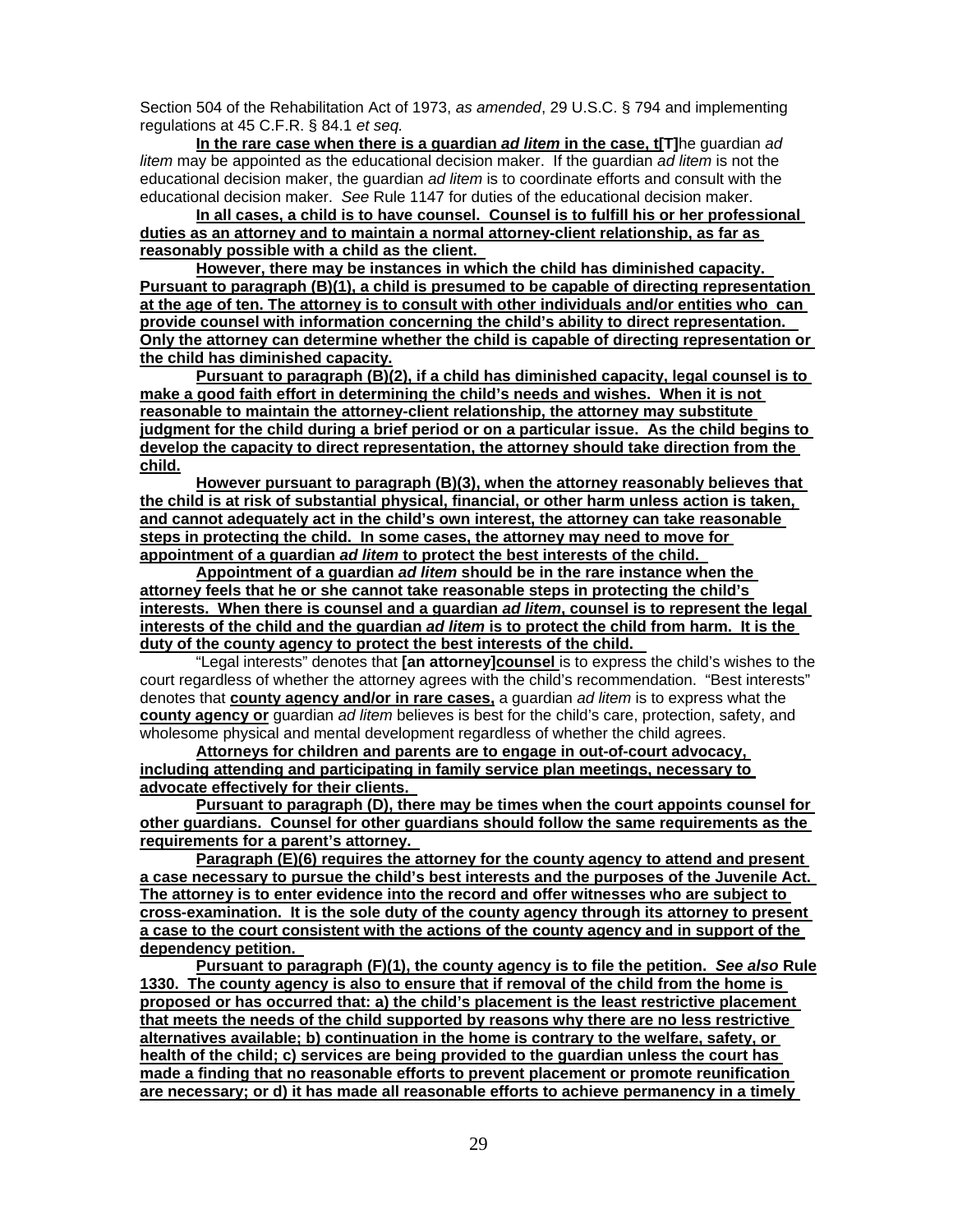**manner and if reasonable efforts are not made, provide evidence that lack of services was reasonable.** *See* **paragraph (F)(2) and Rules 1512(D)(2) and 1514.** 

**The county agency is to advise the attorneys and unrepresented parties of: a) any plan to relocate the child or modify custody or visitation arrangements, including the reasons, prior to the filing of a motion pursuant to Rule 1606 or a change in visitation; and b) any proceeding, investigation, or hearing under the Child Protective Services Law, 23 Pa.C.S. § 6301** *et seq.* **or the Juvenile Act, 42 Pa.C.S. § 6301** *et seq.***, directly affecting the child.** *See* **paragraph (F)(4).** 

**Nothing in this rule is intended to absolve the attorneys from the Rules of Professional Conduct when speaking with represented parties.** 

**Official Note:** Rule 1154 adopted August 21, 2006, effective February 1, 2007. Amended April 29, 2011, effective July 1, 2011. **Amended -, effective -.** 

*Committee Explanatory Reports:* 

Final Report explaining the amendments to Rule 1154 published with the Court's Order at 41 Pa.B. 2413 (May 14, 2011). **Final Report explaining the amendments to Rule 1154 published with the Court's order at - Pa.B. -(-).**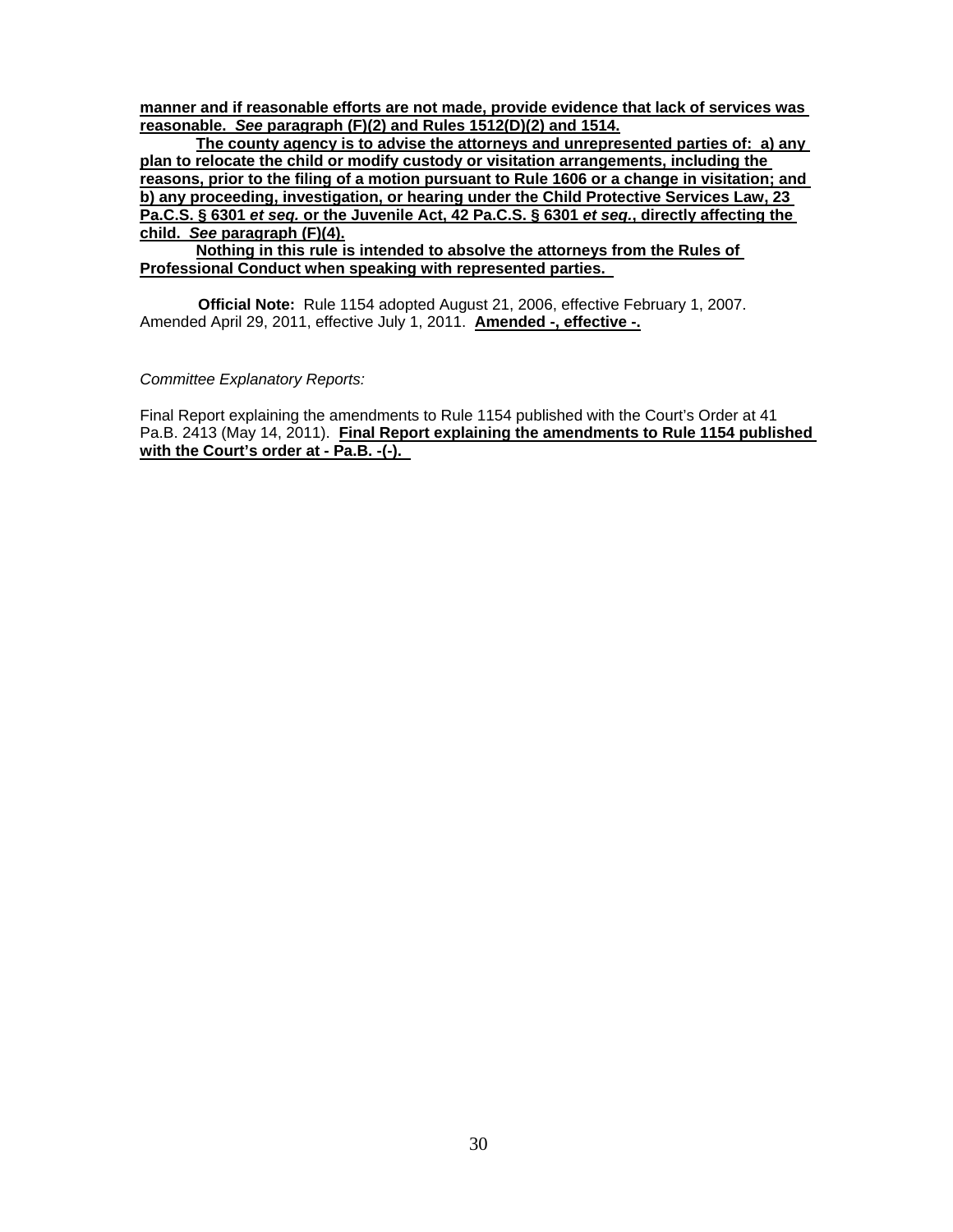## **PART D PROCEEDINGS IN CASES BEFORE MASTER**

# **1183. Role of Master**

- 1185. Appointment to Cases
- 1187. Authority of Master
- 1190. Stipulations Before Master
- 1191. Master's Findings and Recommendation to the Judge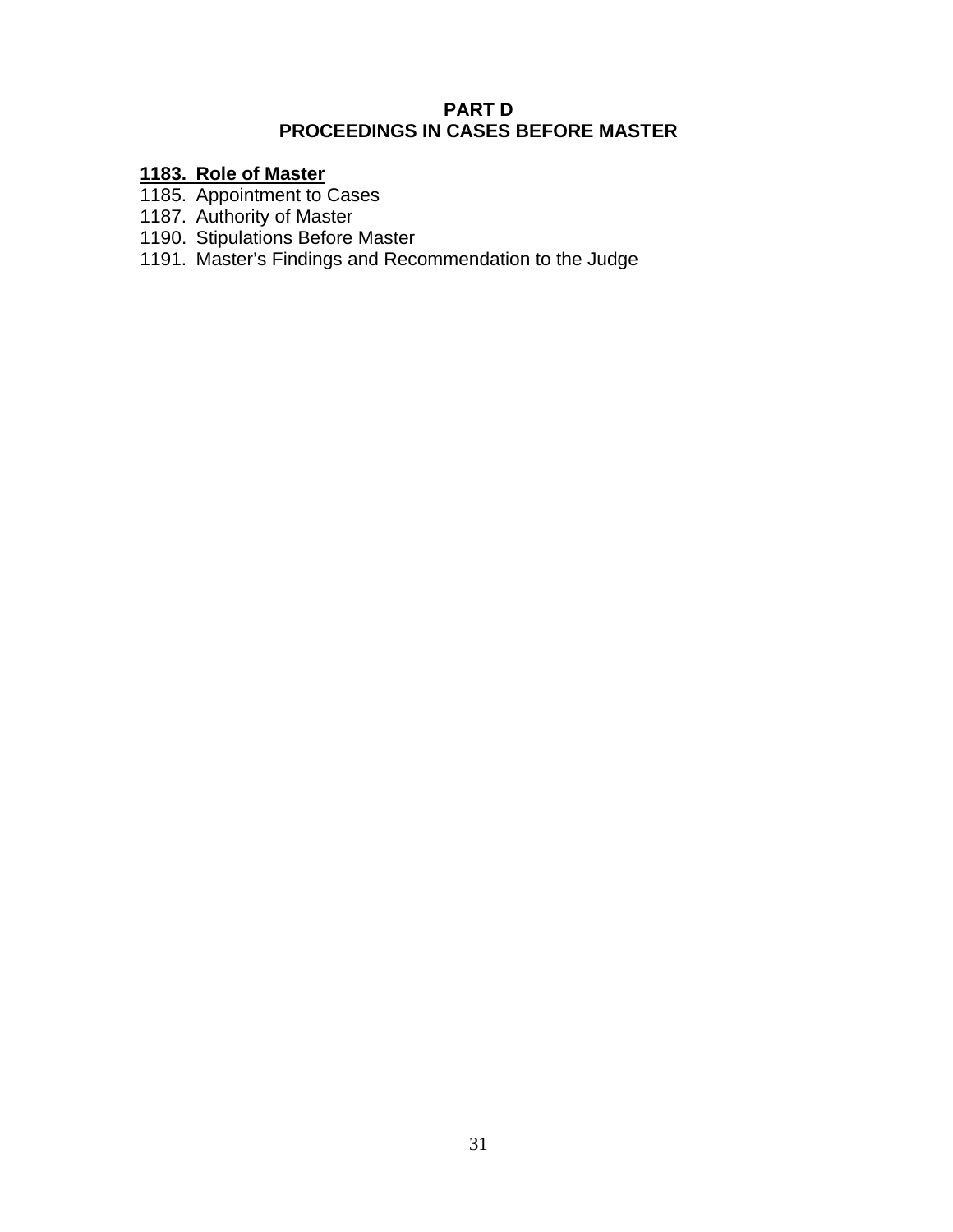# **RULE 1183. ROLE OF MASTER**

## **A. Role of Master. The master shall ensure:**

- **1) that the juvenile understands and has been apprised:** 
	- **a) of the right to have a hearing before a judge;**
	- **b) that the findings and recommendations of the master must be approved by the judge before they are final;**
	- **c) of their rights at each stage of the proceeding; and**
- **2) the Rules of Juvenile Court Procedure and the requirements of the Juvenile Act are followed at every proceeding.**
- **B. Ethical Obligations. The master has ethical and professional obligations pursuant to the Rules of Professional Conduct and the Code of Judicial Conduct.**

**COMMENT** 

*See* **the Pa.R.P.C. for specific obligations.** *See also* **Canon 7 of the Code of Judicial Conduct for applicability of Code to attorneys presiding as an officer of the judicial system.**